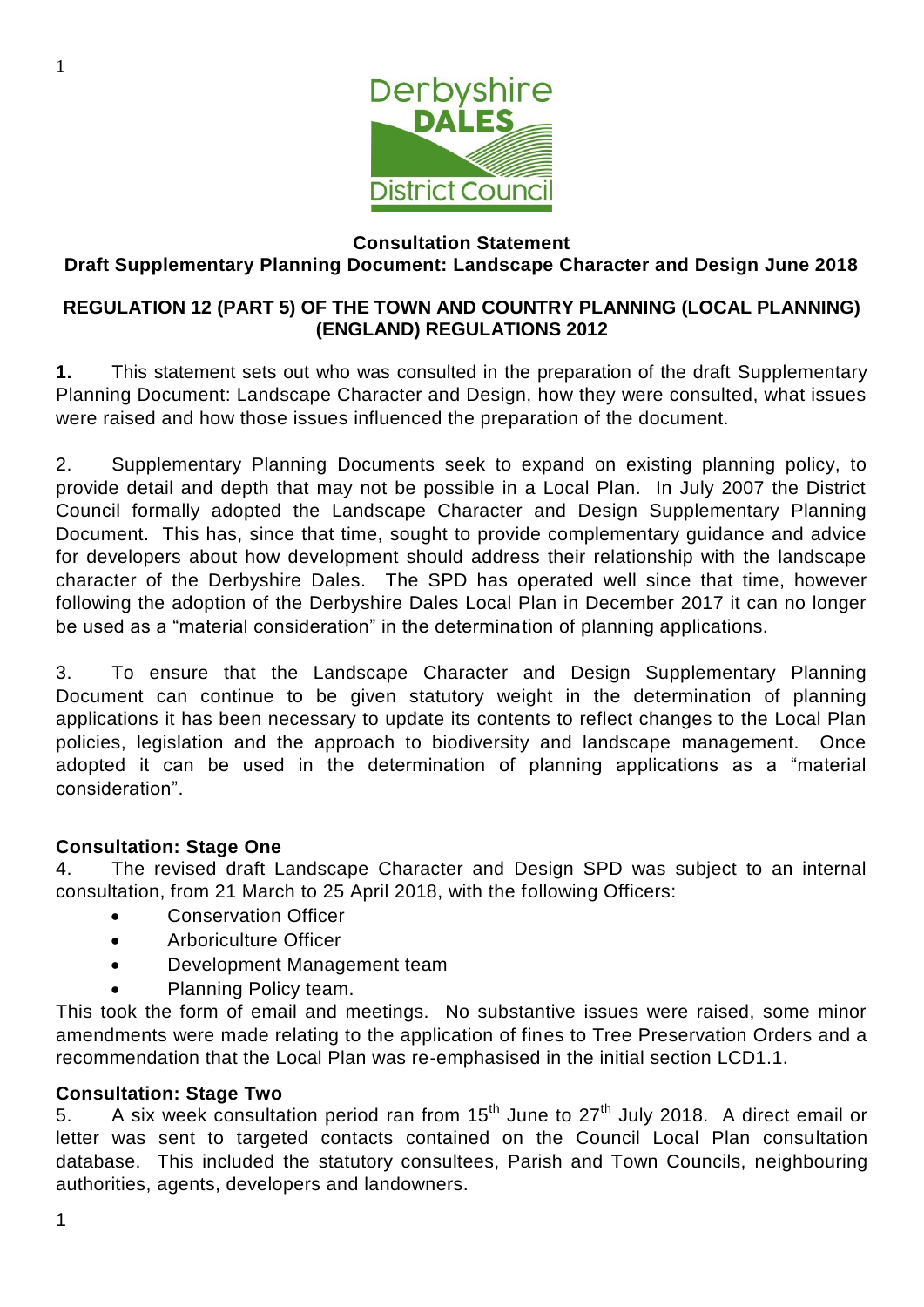6. In addition, the consultation documents were available online and in the following locations:

- Derbyshire Dales District Council, Town Hall, Bank Road, Matlock DE4 3NN
- The Arc Leisure Centre, 1 Bakewell Road, Matlock DE4 3AZ
- Matlock Library, Steep Turnpike, Matlock DE4 3DP
- Ashbourne Leisure Centre, Clifton Road, Ashbourne DE6 1DR
- Ashbourne Library, Compton, Ashbourne DE6 1DA
- Wirksworth Leisure Centre, Hannage Way, Wirksworth DE4 4JG
- Wirksworth Library, Town Hall, Wirksworth DE4 4EU

7. People were invited to submit comments online or in writing to ensure that representations can be registered and considered by the Council. See [www.derbyshiredales.gov.uk/landscape&designSPD](http://www.derbyshiredales.gov.uk/landscape&designSPD)

8. In accordance with the Derbyshire Dales District Council Statement of Community Involvement a press release was issued regarding the consultation.

9. A summary of the main issues raised and how the issue was addressed is included in the Appendix One. Proposed amendments to the SPD are shown in italics.

10. This statement and the main issues raised were reported to Members where prior to adoption.

14<sup>th</sup> September 2018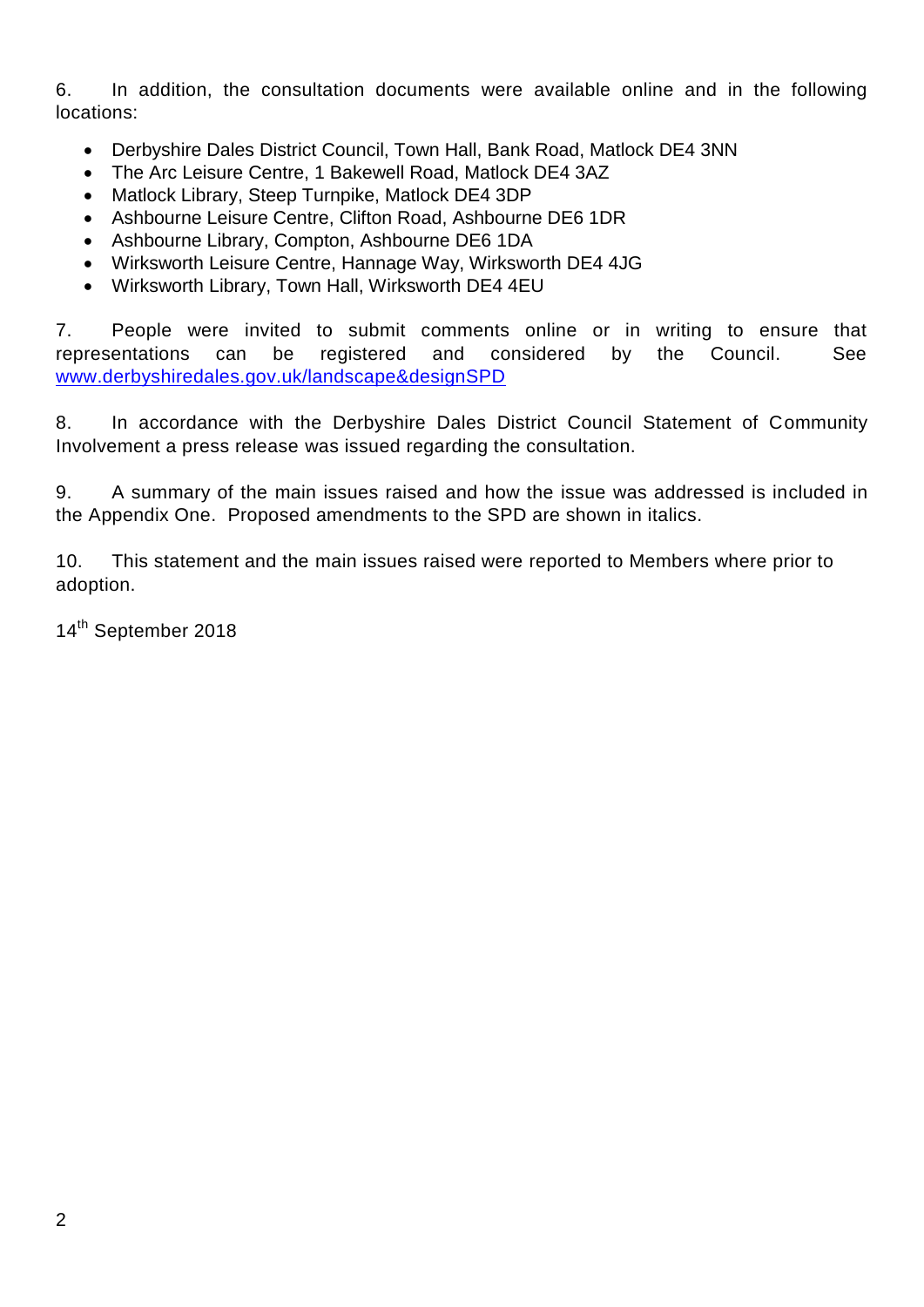### **Appendix One**

This table sets out a summary of the main issues raised by the persons consulted and how those issues have been addressed. This approach complies with regulation 12 (b) of the Town and Country Planning (Local Planning) (England) Regulations 2012. The text that the Council propose to delete from the SPD is crossed out. The new text that the Council propose to include in SPD is in *italics.*

| <b>LCD</b> | <b>Section</b> | <b>Summary of main issue</b>                                                                                                                                                                                                                                                                                                                                                                                                                                                                                                                                                                                                                                                                                                                                                                                    | How the issue has been addressed                                                                                                                                                                                                                                                                                                                                                                                                                                                                                                                                                                                                                                                                                                                          |
|------------|----------------|-----------------------------------------------------------------------------------------------------------------------------------------------------------------------------------------------------------------------------------------------------------------------------------------------------------------------------------------------------------------------------------------------------------------------------------------------------------------------------------------------------------------------------------------------------------------------------------------------------------------------------------------------------------------------------------------------------------------------------------------------------------------------------------------------------------------|-----------------------------------------------------------------------------------------------------------------------------------------------------------------------------------------------------------------------------------------------------------------------------------------------------------------------------------------------------------------------------------------------------------------------------------------------------------------------------------------------------------------------------------------------------------------------------------------------------------------------------------------------------------------------------------------------------------------------------------------------------------|
| 1.1        | Introduction   | A very interesting introduction, a very<br>attractive format, which encourages the<br>reader to continue. Welcome the District<br>Council's approach particularly addressing<br>need rather than demand.                                                                                                                                                                                                                                                                                                                                                                                                                                                                                                                                                                                                        | No change is necessary.                                                                                                                                                                                                                                                                                                                                                                                                                                                                                                                                                                                                                                                                                                                                   |
| 1.1        | Introduction   | It is considered that the 'Potential for<br>Conflict' section on page 1 could be<br>expanded to highlight that over the period to<br>2033, the District will have to accommodate<br>a minimum of 5,680 new homes and 15 ha<br>of employment land as required by the<br>Local Plan. This new housing and<br>employment growth will largely be<br>accommodated on a range of strategic<br>allocation sites within and on the edge of<br>the main settlements of Ashbourne, Matlock<br>and Wirksworth and to a lesser extent within<br>Darley Dale and a number of smaller<br>accessible settlements. This scale and<br>location of proposed growth could have<br>potential impacts on the landscape and<br>landscape character of the District without<br>appropriate design and landscape mitigation<br>measures | The suggestion to provide some context in the Potential for Conflict section about<br>future growth across the plan area is considered appropriate:<br>"We value our environment for its scenic beauty, wildlife and historic interest, yet it is<br>subject to demands for housing, industry and commerce, transport, water, energy,<br>and food production. The adopted Derbyshire Dales Local Plan anticipates that over<br>the period to 2033 that a minimum of 5,680 new homes and 15hectares of<br>employment land will be required to meet the future needs of the area. The location<br>and scale of this new development will need to be carefully controlled to ensure that<br>it both protects and enhances the landscape of Derbyshire Dales" |
| 1.1        | Introduction   | Potential for Conflict: we agree there is the<br>potential for conflict. Matlock relies heavily<br>on tourism. Any policy should not adversely<br>affect tourism or Matlock's attractiveness for                                                                                                                                                                                                                                                                                                                                                                                                                                                                                                                                                                                                                | The allocation of land to the north of Matlock for residential development has been<br>subject to significant review through the Local Plan EIP, including the potential for<br>impact on landscape character.                                                                                                                                                                                                                                                                                                                                                                                                                                                                                                                                            |
|            |                | visitors. Views from the named sites should<br>be protected. The Wolds is clearly visible<br>from the following: Heights of Abraham;                                                                                                                                                                                                                                                                                                                                                                                                                                                                                                                                                                                                                                                                            | Furthermore the impact of a specific development on a specific site and its<br>surrounding area will be assessed during the determination of any planning<br>application for the site. The SPD seeks to ensure that development can achieve the                                                                                                                                                                                                                                                                                                                                                                                                                                                                                                           |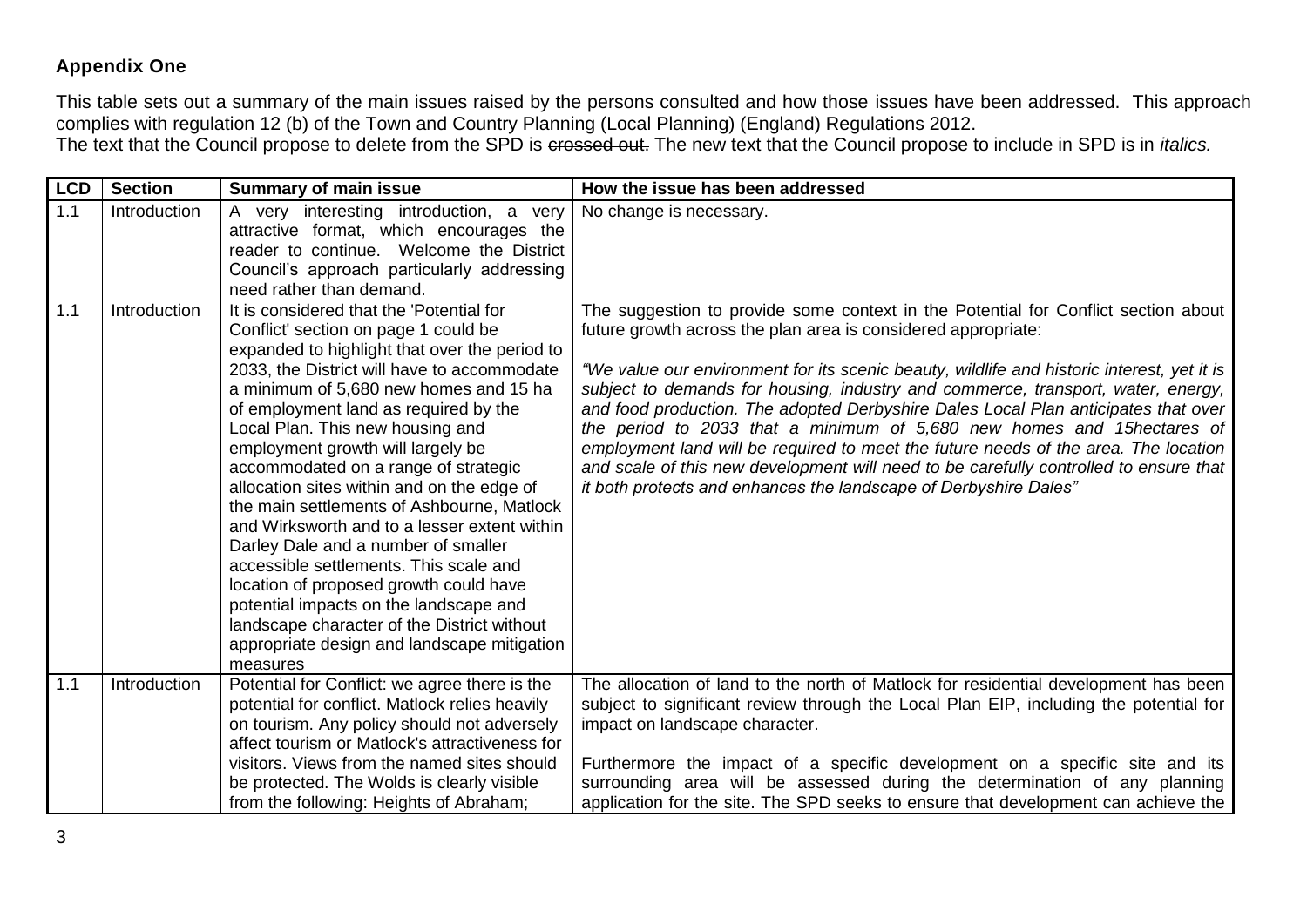| <b>LCD</b> | <b>Section</b>                        | <b>Summary of main issue</b>                                                                                                                                                                                                                                                                                                                                                                                                                                                                                                                                                                                                                                                                                                                                                                                                                                                                                         | How the issue has been addressed                                                                                                                                                                                                                                                                                                                                                                                                                                                                                                                                                                                                                                                                                                |
|------------|---------------------------------------|----------------------------------------------------------------------------------------------------------------------------------------------------------------------------------------------------------------------------------------------------------------------------------------------------------------------------------------------------------------------------------------------------------------------------------------------------------------------------------------------------------------------------------------------------------------------------------------------------------------------------------------------------------------------------------------------------------------------------------------------------------------------------------------------------------------------------------------------------------------------------------------------------------------------|---------------------------------------------------------------------------------------------------------------------------------------------------------------------------------------------------------------------------------------------------------------------------------------------------------------------------------------------------------------------------------------------------------------------------------------------------------------------------------------------------------------------------------------------------------------------------------------------------------------------------------------------------------------------------------------------------------------------------------|
|            |                                       | High Tor and Matlock bath Gorge; the<br>PDNP and many other sites of interest to<br>tourists- e.g. Crich Stand. Marketing Peak<br>District and Derbyshire has invested<br>considerable sums of money to promote<br>tourism and business in the area. Evidence<br>can be seen widely of their logo being used<br>and featuring Matlock's landscape on<br>greetings cards, paintings and the like. The<br>Wolds features on many of these.<br>Key Issue 1: in this section of LCD 1.1 an<br>iconic view of Riber Castle has been<br>included. This view has been taken form the<br>Northern side of the valley very close to the<br>site included in the Local Plan for<br>development. Riber would no longer be<br>seen as pictured if the landscape were to be<br>destroyed.<br>To sum up, identifying an area proposed for<br>destruction by housing is a bad choice and<br>a bad allocation in terms of landscape. | aim of protecting and enhancing the local landscape. As such this representation<br>does not require any changes to be made to the contents of the SPD.                                                                                                                                                                                                                                                                                                                                                                                                                                                                                                                                                                         |
| 1.2        | <b>The</b><br>Landscape<br>Profession | A helpful addition to the document,<br>encouraging developers to take professional<br>advice – also an open door approach from<br>DDDC.                                                                                                                                                                                                                                                                                                                                                                                                                                                                                                                                                                                                                                                                                                                                                                              | No change is necessary.                                                                                                                                                                                                                                                                                                                                                                                                                                                                                                                                                                                                                                                                                                         |
| 2.1        | Legislation<br>and Planning<br>Policy | The Local Plan Inspector recognised that<br>The Wolds is a " locally valued landscape"<br>and that development would change the<br>landscape forever. We therefore agree that<br>Planning Policy should "protect and<br>enhance" landscape that is valued. By<br>allocating this particular valued landscape<br>for destruction by large scale development,<br>the Local Plan is not sympathetic to this<br>policy.                                                                                                                                                                                                                                                                                                                                                                                                                                                                                                  | The Inspector concluded<br>"The green fields are clearly valued locally. But the site is not protected by any<br>national or local landscape designation and is not a valued landscape in terms of<br>paragraph 109 of the NPPF. Although visible from the PDNP, the site does not form<br>part of the National Park's immediate setting. The Landscape Sensitivity Study<br>(CD49) indicated that land in this area adjoining the urban edge is of low sensitivity<br>rising to medium and high sensitivity further up the slopes. Housing development<br>would significantly change the site's character. But developing up the northern<br>slopes of the valley is one of the ways that Matlock has expanded over the years, |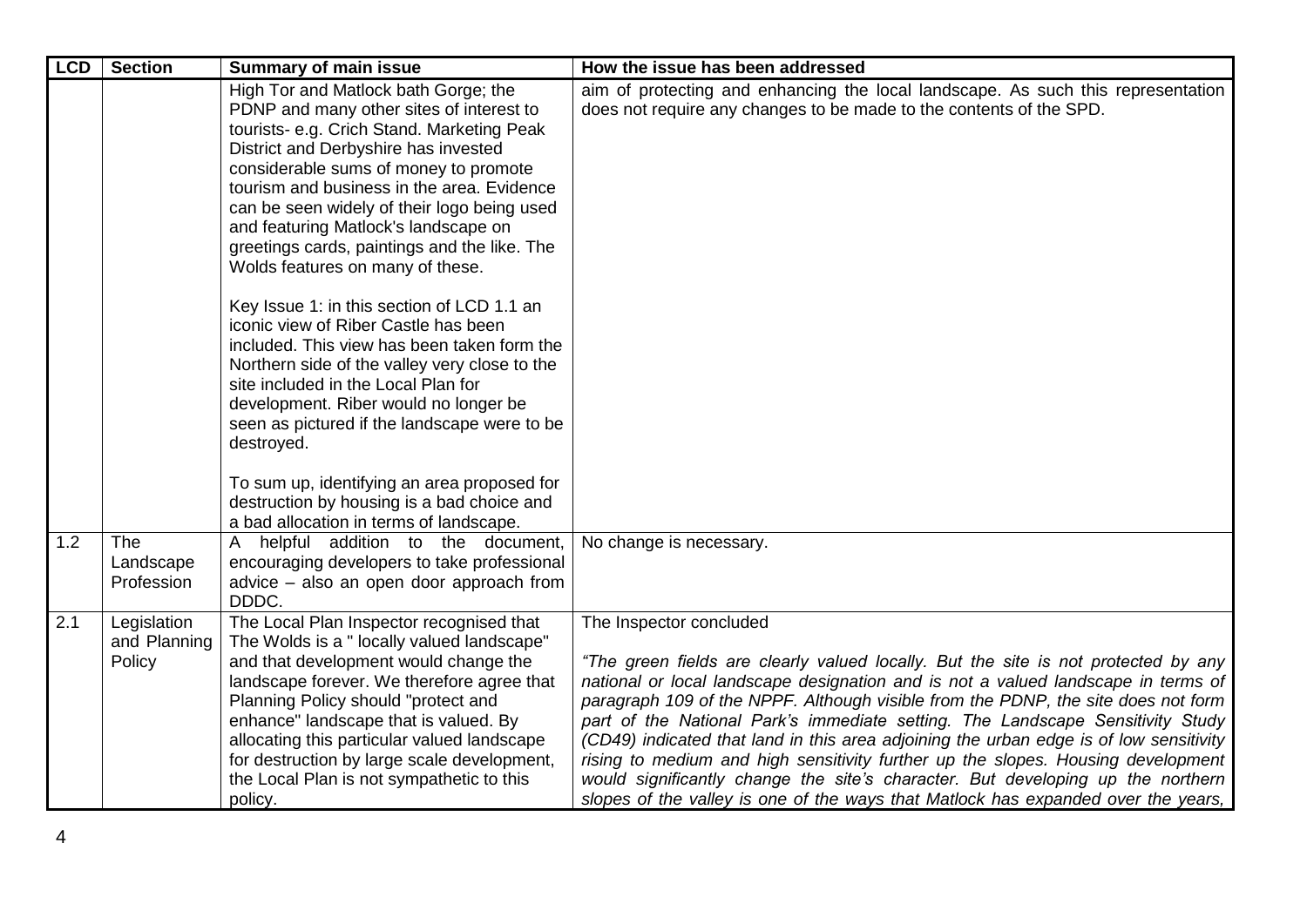| <b>LCD</b> | <b>Section</b>                        | <b>Summary of main issue</b>                                                                                                                                                                                                                                                                                                                                                                                                                                                                                                                                                                                                                        | How the issue has been addressed                                                                                                                                                                                                                                                                                                                                                                                                                                                                                                                                                                                                 |
|------------|---------------------------------------|-----------------------------------------------------------------------------------------------------------------------------------------------------------------------------------------------------------------------------------------------------------------------------------------------------------------------------------------------------------------------------------------------------------------------------------------------------------------------------------------------------------------------------------------------------------------------------------------------------------------------------------------------------|----------------------------------------------------------------------------------------------------------------------------------------------------------------------------------------------------------------------------------------------------------------------------------------------------------------------------------------------------------------------------------------------------------------------------------------------------------------------------------------------------------------------------------------------------------------------------------------------------------------------------------|
|            |                                       |                                                                                                                                                                                                                                                                                                                                                                                                                                                                                                                                                                                                                                                     | including in the Victorian and Edwardian eras. Moreover, housing development<br>would be kept to the south of the aqueduct so maintaining an open landscape on the<br>upper more sensitive slopes towards the woodland.                                                                                                                                                                                                                                                                                                                                                                                                          |
|            |                                       |                                                                                                                                                                                                                                                                                                                                                                                                                                                                                                                                                                                                                                                     | He went on to say that in order to provide a range of sites within the District to meet<br>OAN, allocation of the Gritstone Road site through Policies HC2 and DS4 is<br>justified."                                                                                                                                                                                                                                                                                                                                                                                                                                             |
|            |                                       |                                                                                                                                                                                                                                                                                                                                                                                                                                                                                                                                                                                                                                                     | As such no change is required to the SPD.                                                                                                                                                                                                                                                                                                                                                                                                                                                                                                                                                                                        |
| 2.1        | Legislation<br>and Planning<br>Policy | Overall, the document largely consists of a<br>review of an existing SPD primarily being<br>updated in response to changes to national<br>planning policy and the Local Plan. In that<br>context the SPD continues to be strongly<br>developed around the DCC Landscape<br>Character Assessment and the 'Landscape<br>Character of Derbyshire' publication. This is<br>welcomed and in that regard DCC has no<br>further substantive comments to make.<br>However, it would suggest that the<br>document should be amended to take<br>account of the latest version of the National<br>Planning Policy Framework, published in<br><b>July 2018.</b> | In light of the publication of the revised NPPF on $24th$ July 2018 it is considered that<br>the Section in LCD 2.1 on the NPPF be subject to modification to ensure compliance<br>with the most up to date version of the NPPF.                                                                                                                                                                                                                                                                                                                                                                                                 |
| 2.1        | Legislation<br>and Planning<br>Policy | It is vital that The District Council adheres to<br>the NPPF and the Local Plan to ensure<br>continuity<br>in<br>decision<br>making<br>and<br>confidence in the planning system.                                                                                                                                                                                                                                                                                                                                                                                                                                                                    | All planning applications are determined in accordance with the development plan,<br>the SPD seeks to offer additional guidance and advice to the applicant or developer.<br>No change is necessary.                                                                                                                                                                                                                                                                                                                                                                                                                             |
| 2.1        | Legislation<br>and Planning<br>Policy | Wirksworth Neighbourhood Plan addresses<br>landscape and design issues that define the<br>Town Council's position regarding the<br>Parish of Wirksworth and Bolehill. This<br>should be taken into account in the SPD.                                                                                                                                                                                                                                                                                                                                                                                                                              | Neighbourhood Plans are written in such a way that the policies within them<br>positively support the strategic needs set out in the Local Plan, they do not duplicate<br>policies in the Local Plan and they plan positively to support local development.<br>Therefore there should be no contradiction between a SPD and the Neighbourhood<br>Development Plan. It is considered appropriate to include reference to<br>Neighbourhood Development Plans.<br>Suggested insertion (LCD2.1 page 6):<br><b>Neighbourhood Development Plans</b><br>Neighbourhood Development Plans form part of the development plan and are taken |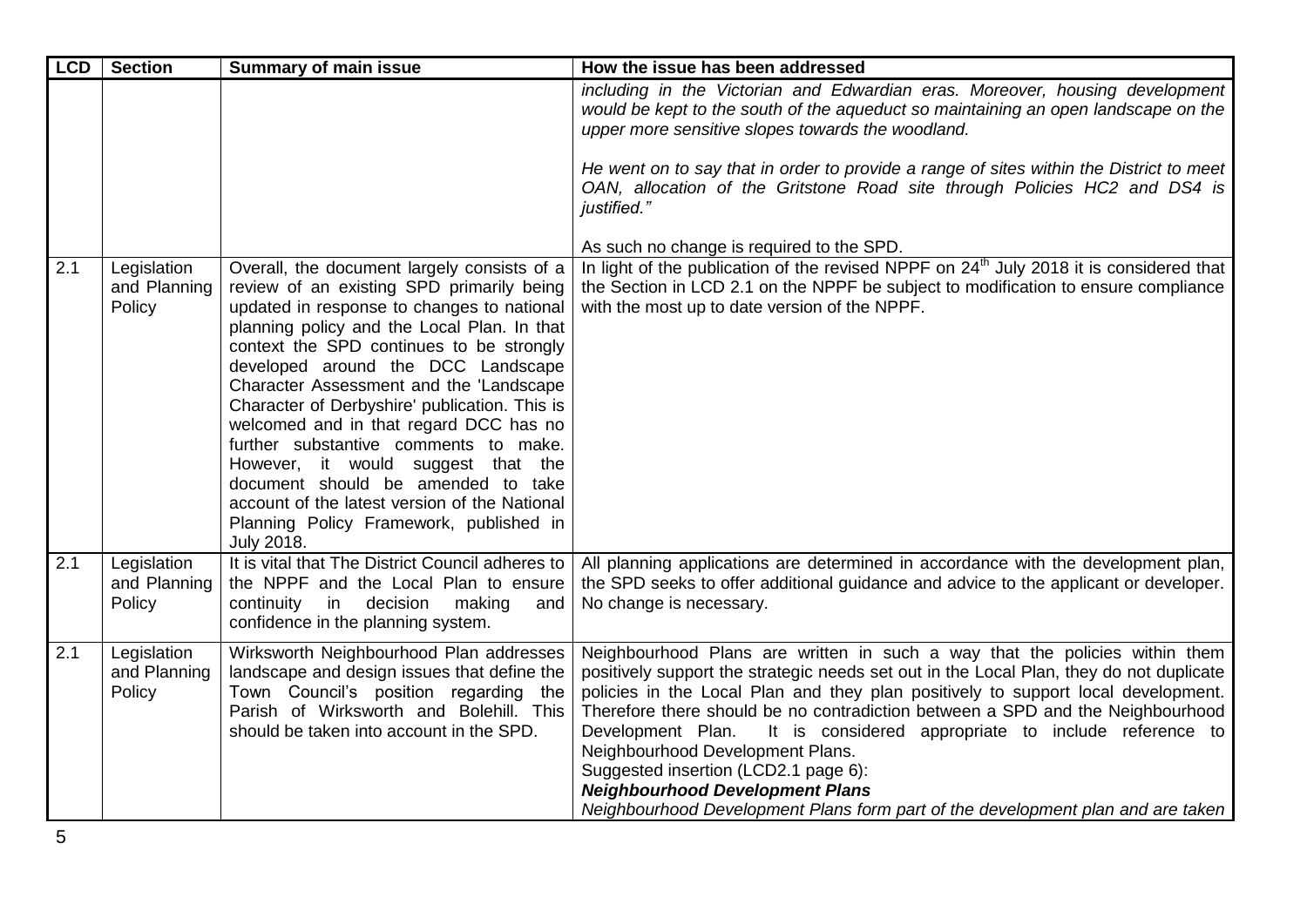| <b>LCD</b> | <b>Section</b>                        | <b>Summary of main issue</b>                                                                                                                                                                                                                                                                                                                                                                                                                                                                                                                                                                                                                                                                                                                                                                                                                                                                                              | How the issue has been addressed                                                                                                                                                                                                                                                                                                                                                                                                                                                                                                                                                                                                                                                                                                                 |
|------------|---------------------------------------|---------------------------------------------------------------------------------------------------------------------------------------------------------------------------------------------------------------------------------------------------------------------------------------------------------------------------------------------------------------------------------------------------------------------------------------------------------------------------------------------------------------------------------------------------------------------------------------------------------------------------------------------------------------------------------------------------------------------------------------------------------------------------------------------------------------------------------------------------------------------------------------------------------------------------|--------------------------------------------------------------------------------------------------------------------------------------------------------------------------------------------------------------------------------------------------------------------------------------------------------------------------------------------------------------------------------------------------------------------------------------------------------------------------------------------------------------------------------------------------------------------------------------------------------------------------------------------------------------------------------------------------------------------------------------------------|
|            |                                       |                                                                                                                                                                                                                                                                                                                                                                                                                                                                                                                                                                                                                                                                                                                                                                                                                                                                                                                           | into account when making decisions on planning applications. Neighbourhood Plans<br>are written in such a way that the policies within them positively support the strategic<br>needs set out in the Local Plan, do not duplicate policies in the Local Plan and plan<br>positively to support local development. Therefore, where Neighbourhood Plans<br>contain policies regarding landscape character and landscape design these should<br>be considered alongside the Local Plan policies and this SPD. For more information<br>on the Neighbourhood Plans that are 'made' and those in the process of being<br>produced<br>http://www.derbyshiredales.gov.uk/planning-a-building-<br>see:<br>control/planning-policy/neighbourhood-planning |
| 2.1        | Legislation<br>and Planning<br>Policy | The reference to National Park legislation is<br>welcomed.                                                                                                                                                                                                                                                                                                                                                                                                                                                                                                                                                                                                                                                                                                                                                                                                                                                                | No change is necessary.                                                                                                                                                                                                                                                                                                                                                                                                                                                                                                                                                                                                                                                                                                                          |
| 2.2        | Landscape<br>Character                | We strongly agree that less tangible<br>qualities should be given a high value. The<br>Wolds is a tranquil place and development<br>of such magnitude would destroy this<br>forever; such a huge development would<br>take years to complete and its tranquillity<br>would be totally destroyed. visual amenity<br>for local residents would also be destroyed<br>but also visual amenity from the South side<br>of the valley including the places already<br>listed above, and the PDNP.<br>All of this would have an adverse impact on<br>Matlock's value to the area's " contribution<br>to the economic environmental and social<br>well-being of the plan area"<br>We strongly agree that historic landscape<br>should be preserved and that the setting of<br>the PDNP should be protected, including its<br>visual amenity.<br>SITE LOCATOR: "settled Valley Pastures" -<br>The Wolds is an example of SVP and is | These comments relate to one specific site where the impact of future development<br>on landscape character has been assessed during the Local Plan EIP and will be<br>assessed in detail during any subsequent determination of a planning application. No<br>change to the SPD required.                                                                                                                                                                                                                                                                                                                                                                                                                                                       |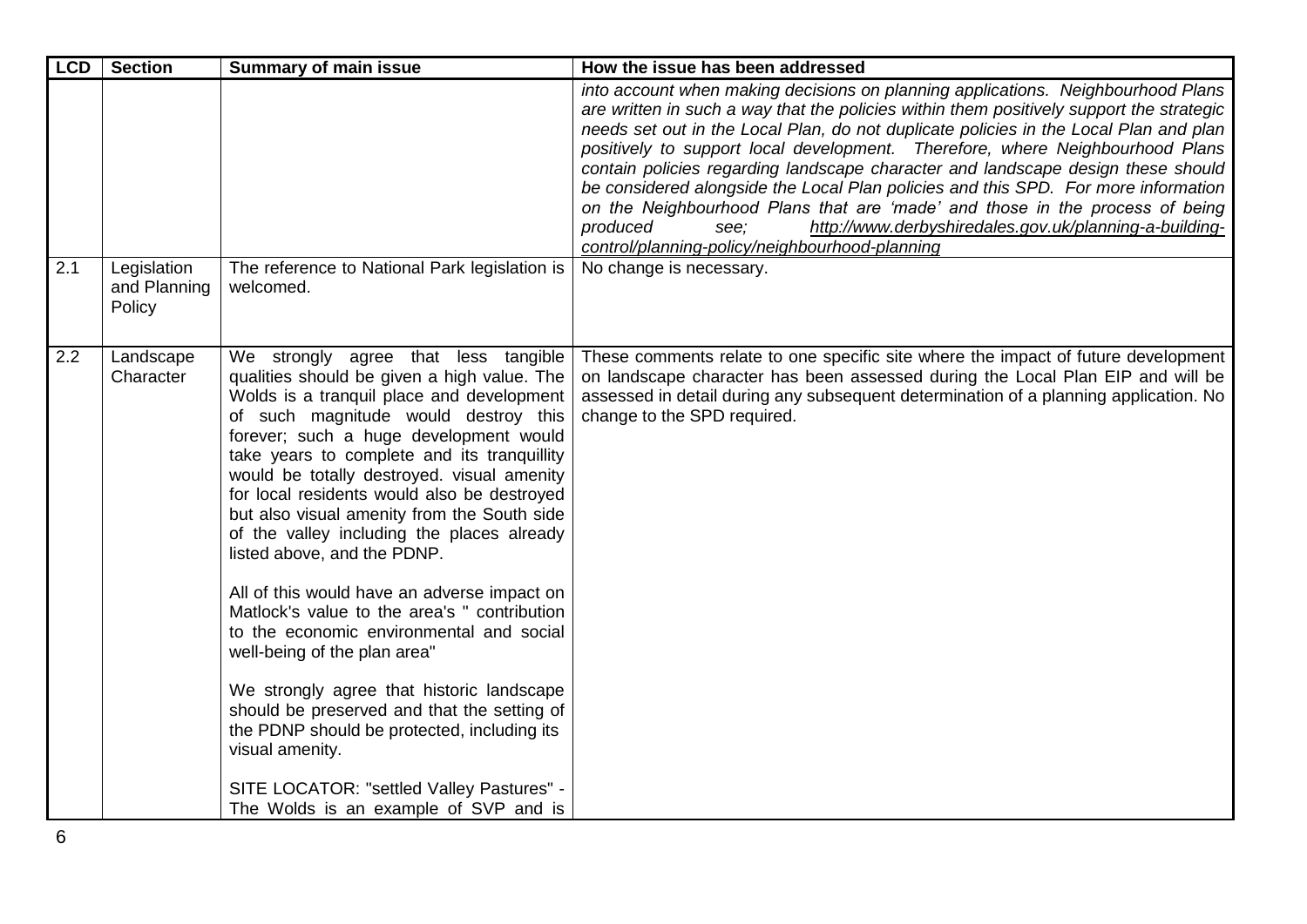| <b>LCD</b> | <b>Section</b>         | <b>Summary of main issue</b>                                                                                                                                                                                                                                                                                                                                                                                                                                                                                                                                                        | How the issue has been addressed                                                                                                                                                                                                                                                                                                                                                                                                                                                                                                                                                                                                                                                                                                                                                               |
|------------|------------------------|-------------------------------------------------------------------------------------------------------------------------------------------------------------------------------------------------------------------------------------------------------------------------------------------------------------------------------------------------------------------------------------------------------------------------------------------------------------------------------------------------------------------------------------------------------------------------------------|------------------------------------------------------------------------------------------------------------------------------------------------------------------------------------------------------------------------------------------------------------------------------------------------------------------------------------------------------------------------------------------------------------------------------------------------------------------------------------------------------------------------------------------------------------------------------------------------------------------------------------------------------------------------------------------------------------------------------------------------------------------------------------------------|
|            |                        | actually a continuation of Farley. This can<br>be clearly seen from a distance from the<br>sites mentioned above, including the PDNP                                                                                                                                                                                                                                                                                                                                                                                                                                                |                                                                                                                                                                                                                                                                                                                                                                                                                                                                                                                                                                                                                                                                                                                                                                                                |
| 2.2        | Landscape<br>Character | Building materials should reflect the natural<br>stone. It is not desirable to use red brick in<br>limestone and grit-stone areas.                                                                                                                                                                                                                                                                                                                                                                                                                                                  | It is not considered necessary to modify to the document to address this<br>representation as the issue of materials of construction can be adequately dealt with<br>during the determination of a planning application against Policy PD1 in the adopted<br>Derbyshire Dales Local Plan.                                                                                                                                                                                                                                                                                                                                                                                                                                                                                                      |
| 2.2        | Landscape<br>Character | Accessible part of the document that is<br>helpful to the layperson and very interesting                                                                                                                                                                                                                                                                                                                                                                                                                                                                                            | No change is necessary.                                                                                                                                                                                                                                                                                                                                                                                                                                                                                                                                                                                                                                                                                                                                                                        |
| 2.2        | Landscape<br>Character | <b>Natural Flood Management</b><br>document refers the<br>different<br><b>This</b><br>landscapes within the Derbyshire Dales<br>District. We would highlight that as part of<br>the landscaping opportunities mentioned<br>within this document that Natural Flood<br>could<br>Management<br>techniques<br>be<br>considered, where appropriate. Further<br>information<br>the<br>flood<br>natural<br>on<br>management processes can be found at the<br>following<br>url<br>(https://www.gov.uk/government/publication<br>s/working-with-natural-processes-to-reduce-<br>flood-risk) | Local Plan Policy PD8 Flood Risk Management and Water Quality in the Local Plan<br>will apply to all relevant applications. However it is accepted that additional guidance<br>may help the applicant. Additional text is suggested for LCD3.1: Landscape Design<br>and Development Sites.<br>Suggested insertion (LCD3.1 page 26):<br><b>Natural Flood Management</b><br>Natural Flood Management techniques such as catchment woodland or river<br>restoration, can be considered where appropriate. Further information on the natural<br>flood<br>be<br>management<br>found<br>processes<br>can<br>at:<br>https://www.gov.uk/government/publications/working-with-natural-processes-to-<br>reduce-flood-risk                                                                               |
| 2.2        | Landscape<br>Character | Building more housing is taking away the<br>natural landscape with wildlife to a concrete<br>jungle.                                                                                                                                                                                                                                                                                                                                                                                                                                                                                | This is contrary to the intent of the SPD, no change is necessary.                                                                                                                                                                                                                                                                                                                                                                                                                                                                                                                                                                                                                                                                                                                             |
| 2.2        | Landscape<br>Character | Designations'<br>'Landscape<br>section<br>The<br>captures the ways in which<br>heritage<br>designations and undesignated<br>heritage<br>sites with a landscape dimension are a<br>material consideration within the planning<br>process. What is missing at present is any<br>consideration<br>of<br>historic<br>landscape<br>Historic<br>character<br>and<br>Landscape<br>Characterisation (HLC). This is a national<br>programme generally commissioned on a<br>county basis by Historic England in                                                                               | It is accepted that Historic Landscape Characterisation is an important consideration<br>which was omitted from the consultation version of the SPD.<br>Suggested insertion: (LCD2.2 page8)<br><b>Historic Landscape Character:</b><br>Derbyshire's landscape is formed by its topography and geology in interaction with<br>human activity and management over millennia, so that the landscape itself can be<br>seen as a historic artefact. For example, field boundaries can preserve the shape of<br>medieval strip fields, and this can be reinforced by surviving hedgebanks, ancient<br>hedgerows and cultivation earthworks; or a regular grid patterns of fields with<br>hawthorn hedges can preserve a landscape laid out by Enclosure Act in the late 18 <sup>th</sup><br>century. |

7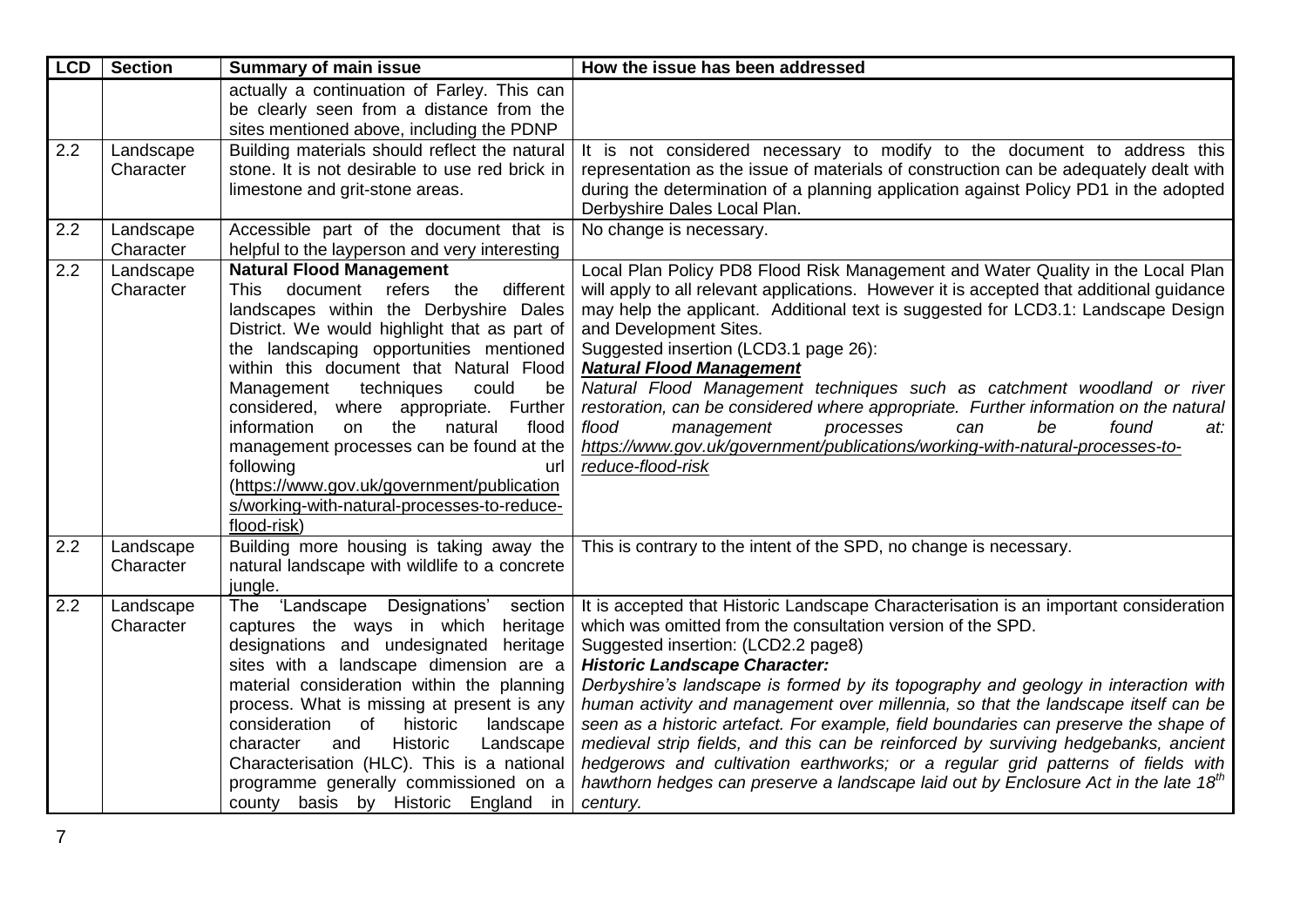| <b>LCD</b> | <b>Section</b>         | <b>Summary of main issue</b>                                                                                                                                                                                                                                                                                                                                                                                                                                                                                                                                                                                                                                                                                                                                                                    | How the issue has been addressed                                                                                                                                                                                                                                                                                                                                                                                                                                                                                                                                                                                                                                                                                                                                                                                                                                                                                                                                                                                                                                                                                                                                                                                                                                                              |
|------------|------------------------|-------------------------------------------------------------------------------------------------------------------------------------------------------------------------------------------------------------------------------------------------------------------------------------------------------------------------------------------------------------------------------------------------------------------------------------------------------------------------------------------------------------------------------------------------------------------------------------------------------------------------------------------------------------------------------------------------------------------------------------------------------------------------------------------------|-----------------------------------------------------------------------------------------------------------------------------------------------------------------------------------------------------------------------------------------------------------------------------------------------------------------------------------------------------------------------------------------------------------------------------------------------------------------------------------------------------------------------------------------------------------------------------------------------------------------------------------------------------------------------------------------------------------------------------------------------------------------------------------------------------------------------------------------------------------------------------------------------------------------------------------------------------------------------------------------------------------------------------------------------------------------------------------------------------------------------------------------------------------------------------------------------------------------------------------------------------------------------------------------------|
|            |                        | response to the European Landscape<br>Convention, the aim being to map the<br>historic dimension of the landscape to<br>record how historic land use is still manifest<br>in the landscape today, producing a GIS<br>dataset for each county. HLC data is useful<br>as an adjunct to thinking about landscape<br>character because historic features can be<br>important attributes in certain character<br>areas, and can also be considered as part<br>of the heritage assessment of a particular<br>site.<br>I recommend therefore that a section on<br>Historic Landscape Characterisation (HLC)<br>is added in. This would perhaps make most<br>sense as part of the 'landscape character'<br>discussion, as part of the section on<br>character areas or even in a section of its<br>own. | Historic Landscape Characterisation (HLC) is a GIS-based approach to mapping the<br>historic dimension of the landscape, recognising that the landscape itself is historic,<br>in addition to historic buildings and archaeological sites within it. Recognising the<br>historic character of a landscape is intended to allow the landscape itself to be<br>managed and protected within the planning regime operating in England. HLC work<br>is most commonly commissioned by Historic England and is conducted in line with<br>the European Landscape Convention.<br>Historic features and attributes can contribute to the overall landscape character of a<br>site or area, or can be considered as 'heritage assets' when assessing the historic<br>character of a site. Derbyshire has a HLC dataset (2016) and an older Historic<br>Landscape Character Assessment study dating from the 1990s. Data for a particular<br>site or area can be obtained by contacting the Derbyshire Historic Environment<br>Record<br>(HER)<br>https://www.derbyshire.gov.uk/environment/conservation/archaeology/archaeology.a<br>spx, and the full HLC dataset can be downloaded from the Archaeology Data Service<br>(ADS) http://archaeologydataservice.ac.uk/archives/view/derbyshire_hlc_2016/. |
| 2.2        | Landscape<br>Character | The recognition of the relationship of the<br>Dales Planning Area to the National Park<br>and the clear guidance that development<br>should have no unacceptable impact on the<br>setting of the National Park is welcomed.                                                                                                                                                                                                                                                                                                                                                                                                                                                                                                                                                                     | No change is necessary.                                                                                                                                                                                                                                                                                                                                                                                                                                                                                                                                                                                                                                                                                                                                                                                                                                                                                                                                                                                                                                                                                                                                                                                                                                                                       |
| 2.3        | Biodiversity           | We agree more work is needed in this area.<br>the Wolds is a habitat for many birds (some<br>endangered), badgers and bats. (and<br>there are more)                                                                                                                                                                                                                                                                                                                                                                                                                                                                                                                                                                                                                                             | Where there are statutory or local designations the adopted Derbyshire Dales Local<br>Plan sets out how applications should be assessed.<br>The SPD seeks address the relationship between new development and the<br>landscape. Enhanced biodiversity could be a potential consequence of how<br>development integrates with the landscape $-$ it is not considered appropriate to set<br>detailed requirements as suggested rather it is considered that the following under<br>Local Biodiversity Action Plans provides an indication that other measures may be<br>required to achieve the outcomes of the LBAPs:<br>"To achieve the outcomes of Local Biodiversity Action Plans the District Council may<br>seek the inclusion of structures or other measures within developments, the purpose<br>of which will be to the benefit of local biodiversity"                                                                                                                                                                                                                                                                                                                                                                                                                                |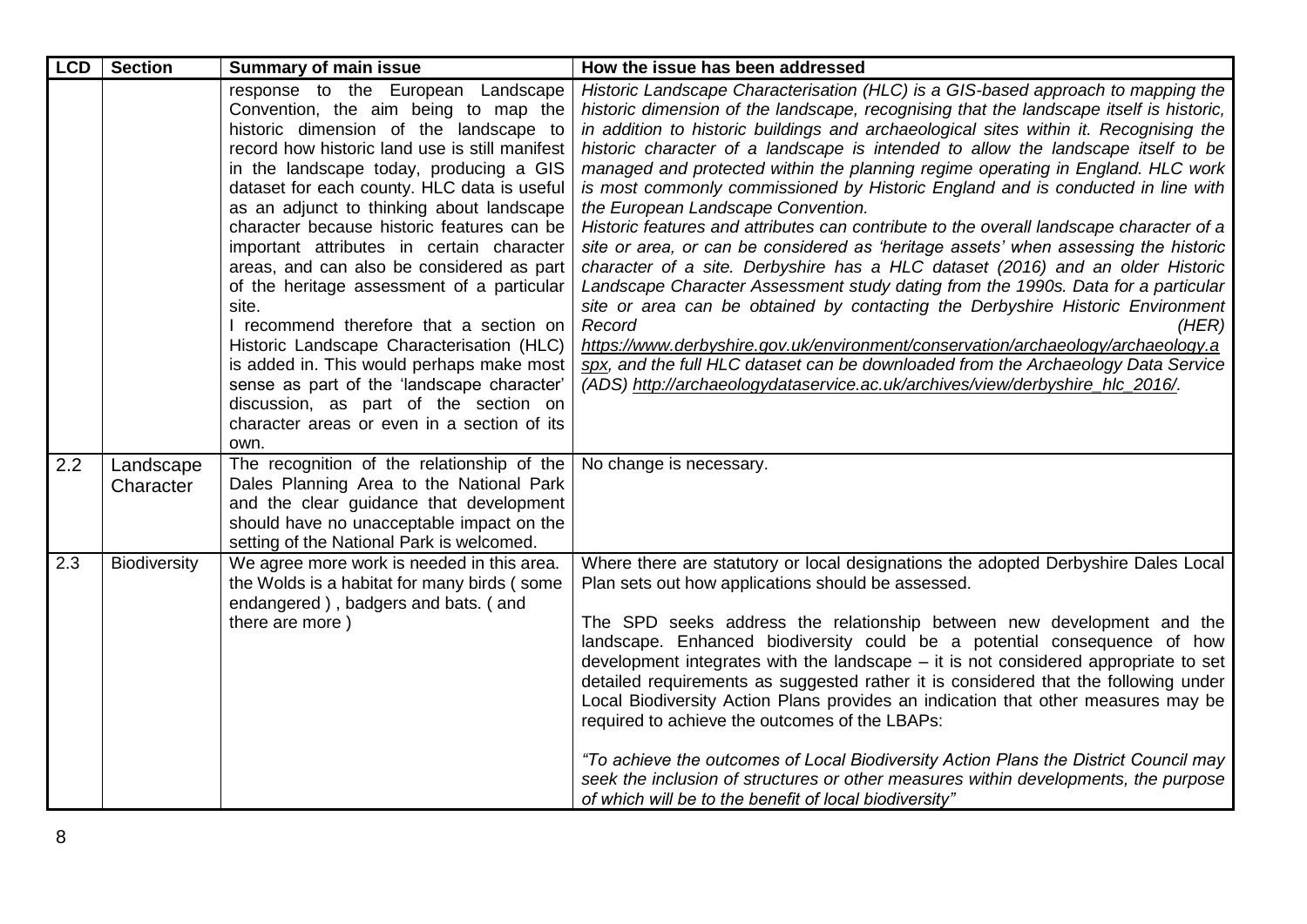| <b>LCD</b> | <b>Section</b>      | <b>Summary of main issue</b>                                                                                                                                                                                                                                                                                                                                                                                                                                                                                                                                                                                                                                                                                                                                                                                                                                                                                                                                                                                                                                                                                                                     | How the issue has been addressed                                                                                                                                                                                                                                                                                                                                                                                                                                                                                                                                                                                                                                                                                                  |
|------------|---------------------|--------------------------------------------------------------------------------------------------------------------------------------------------------------------------------------------------------------------------------------------------------------------------------------------------------------------------------------------------------------------------------------------------------------------------------------------------------------------------------------------------------------------------------------------------------------------------------------------------------------------------------------------------------------------------------------------------------------------------------------------------------------------------------------------------------------------------------------------------------------------------------------------------------------------------------------------------------------------------------------------------------------------------------------------------------------------------------------------------------------------------------------------------|-----------------------------------------------------------------------------------------------------------------------------------------------------------------------------------------------------------------------------------------------------------------------------------------------------------------------------------------------------------------------------------------------------------------------------------------------------------------------------------------------------------------------------------------------------------------------------------------------------------------------------------------------------------------------------------------------------------------------------------|
| 2.3        | Biodiversity        | The Environment Agency welcomes the<br>specific inclusion of biodiversity within this<br>document<br>reiteration<br>and<br>the<br>that<br>'enhancement' of biodiversity should be<br>considered for all development as well as<br>mention to wherever possible create new<br>areas of wildlife habitat.                                                                                                                                                                                                                                                                                                                                                                                                                                                                                                                                                                                                                                                                                                                                                                                                                                          | No change is necessary.                                                                                                                                                                                                                                                                                                                                                                                                                                                                                                                                                                                                                                                                                                           |
| 2.3        | <b>Biodiversity</b> | This SPD could consider incorporating<br>features which are beneficial to wildlife<br>within development, in line with paragraph<br>118 of the National Planning Policy<br>Framework. You may wish to consider<br>providing guidance on, for example, the<br>level of bat roost or bird box provision within<br>the built structure, or other measures to<br>biodiversity in the<br>enhance<br>urban<br>environment. An example of good practice<br>includes the Exeter Residential Design<br>Guide SPD, which advises (amongst other<br>matters) a ratio of one nest/roost box per<br>residential unit.<br>We support the use of Local Biodiversity<br>Action Plans as part of your consideration<br>for the Supplementary Planning Document.<br>We support the creation of Wildlife Habitat<br>increasing<br>Biodiversity<br>and the<br>and<br>important link between landscape character<br>and biodiversity and the use of the SPD to<br>identify<br>habitat<br>characteristics<br>and<br>appropriate creation within each landscape<br>type. This is strengthened with the regard to<br>biodiversity in Policy PD5: Landscape<br>Character. | The purpose of the SPD is to address the relationship between new development<br>and the landscape. Enhanced biodiversity could be a potential consequence of how<br>development integrates with the landscape $-$ it is not considered appropriate to set<br>detailed requirements as suggested rather it is considered that the following under<br>Local Biodiversity Action Plans provides an indication that other measures may be<br>required to achieve the outcomes of the LBAPs.<br>"To achieve the outcomes of Local Biodiversity Action Plans the District Council may<br>seek the inclusion of structures or other measures within developments, the purpose<br>of which will be to the benefit of local biodiversity" |
| 2.4        | Landscape           | The H of A, and High Tor as already stated,                                                                                                                                                                                                                                                                                                                                                                                                                                                                                                                                                                                                                                                                                                                                                                                                                                                                                                                                                                                                                                                                                                      | These comments relate to one specific site where the impact of future development                                                                                                                                                                                                                                                                                                                                                                                                                                                                                                                                                                                                                                                 |
|            | Designations        | these are of paramount importance to                                                                                                                                                                                                                                                                                                                                                                                                                                                                                                                                                                                                                                                                                                                                                                                                                                                                                                                                                                                                                                                                                                             | on landscape character has been assessed during the Local Plan EIP and will be                                                                                                                                                                                                                                                                                                                                                                                                                                                                                                                                                                                                                                                    |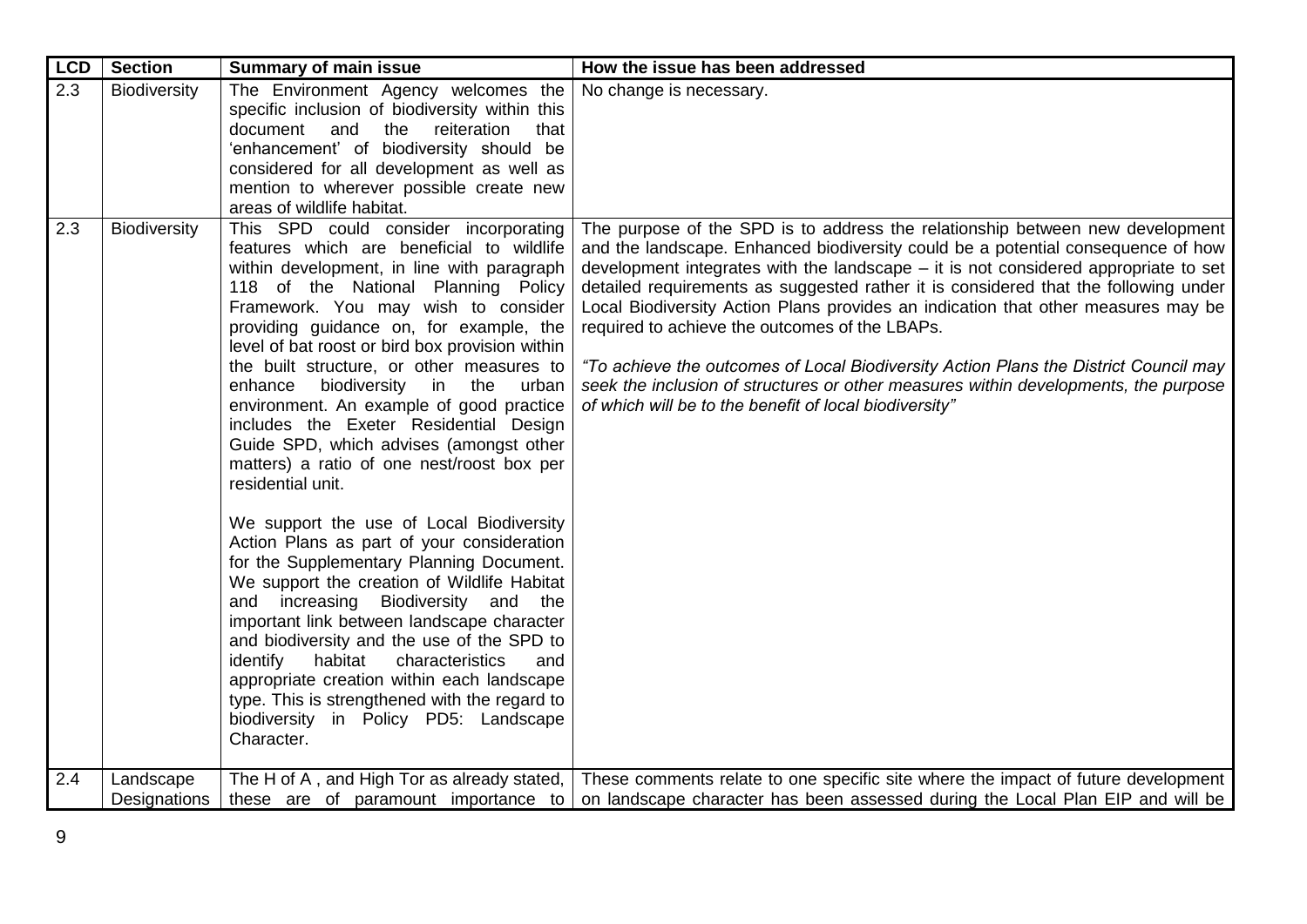| <b>LCD</b> | <b>Section</b>            | <b>Summary of main issue</b>                                                                                                                                                                                                                                                                                                                                                                                                                                                                                                                                                                                                                                                                                                                                                                                | How the issue has been addressed                                                                                                                                                                                                                                                                                                                                                                                                                                                                                                                                                                                                                                                                                                                                                                                                                                                                                                                                                                                                                                                                                                |
|------------|---------------------------|-------------------------------------------------------------------------------------------------------------------------------------------------------------------------------------------------------------------------------------------------------------------------------------------------------------------------------------------------------------------------------------------------------------------------------------------------------------------------------------------------------------------------------------------------------------------------------------------------------------------------------------------------------------------------------------------------------------------------------------------------------------------------------------------------------------|---------------------------------------------------------------------------------------------------------------------------------------------------------------------------------------------------------------------------------------------------------------------------------------------------------------------------------------------------------------------------------------------------------------------------------------------------------------------------------------------------------------------------------------------------------------------------------------------------------------------------------------------------------------------------------------------------------------------------------------------------------------------------------------------------------------------------------------------------------------------------------------------------------------------------------------------------------------------------------------------------------------------------------------------------------------------------------------------------------------------------------|
|            |                           | Matlock, its landscape and tourism as well<br>as business. Views from these should not<br>be preserved at all costs.                                                                                                                                                                                                                                                                                                                                                                                                                                                                                                                                                                                                                                                                                        | assessed in detail during any subsequent determination of a planning application. No<br>change to the SPD required.                                                                                                                                                                                                                                                                                                                                                                                                                                                                                                                                                                                                                                                                                                                                                                                                                                                                                                                                                                                                             |
|            |                           | 7: Historic Environment record:<br>The Wolds is of archaeological<br>and<br>historical value. It has strong links to the<br>Roman and Saxon periods, listed buildings<br>from the seventeenth century, of significant<br>importance to Matlock's heritage. The<br>setting of these listed buildings should be<br>protected by a significant distance. There<br>are obvious Enclosure field patterns which<br>would need to be preserved.<br>John<br>Smedley's pipe which supplied the Hydros<br>and made Matlock a well known spa town<br>and subsequent tourist destination, has its<br>source on the Wolds. This adds significant<br>historic value to this landscape. John<br>Smedley's contribution should be given<br>great weight equal to that of Sir Joseph<br>Whitworth and Sir Richard Arkwright. |                                                                                                                                                                                                                                                                                                                                                                                                                                                                                                                                                                                                                                                                                                                                                                                                                                                                                                                                                                                                                                                                                                                                 |
| 2.4        | Landscape<br>Designations | We welcome/acknowledge that the Peak<br>District National Park is mentioned within<br>the introductory paragraph and that this<br>chapter has been largely updated from the<br>original SPD (2007). However we see the<br>updating of this SPD as an opportunity to<br>include the National Park as an additional<br>sub-heading within 'Other Areas of Special<br>Designation'. This could outline the need to<br>take account of the setting of the National<br>Park when developing schemes and to<br>outline the 'duty' contained within s62 of the<br><b>Environment Act 1995</b>                                                                                                                                                                                                                      | It is considered that it is appropriate for a section on the Peak District National Park<br>to be included within this section of the SPD:<br>"Peak District National Park<br>In 1951 the Peak District National Park was the first national park to be designated in<br>England and Wales. It occupies approximately half of the Derbyshire Dales local<br>authority area, and is a local planning authority in its own right. Section 62 of the<br>Environment Act 1995 requires that the District Council take account of the purposes<br>of the National Park of conserving and enhancing the natural beauty, wildlife and<br>cultural heritage of the areas and of promoting opportunities for the understanding<br>and enjoyment of the special qualities of those areas by the public. As such it<br>necessary for the District Council to take account of the impact of any development<br>proposals on the Peak District National Park and its purposes.<br>Policy PD1 in the adopted Derbyshire Dales Local Plan makes it clear that<br>development needs to take account of its relationship to both the setting and |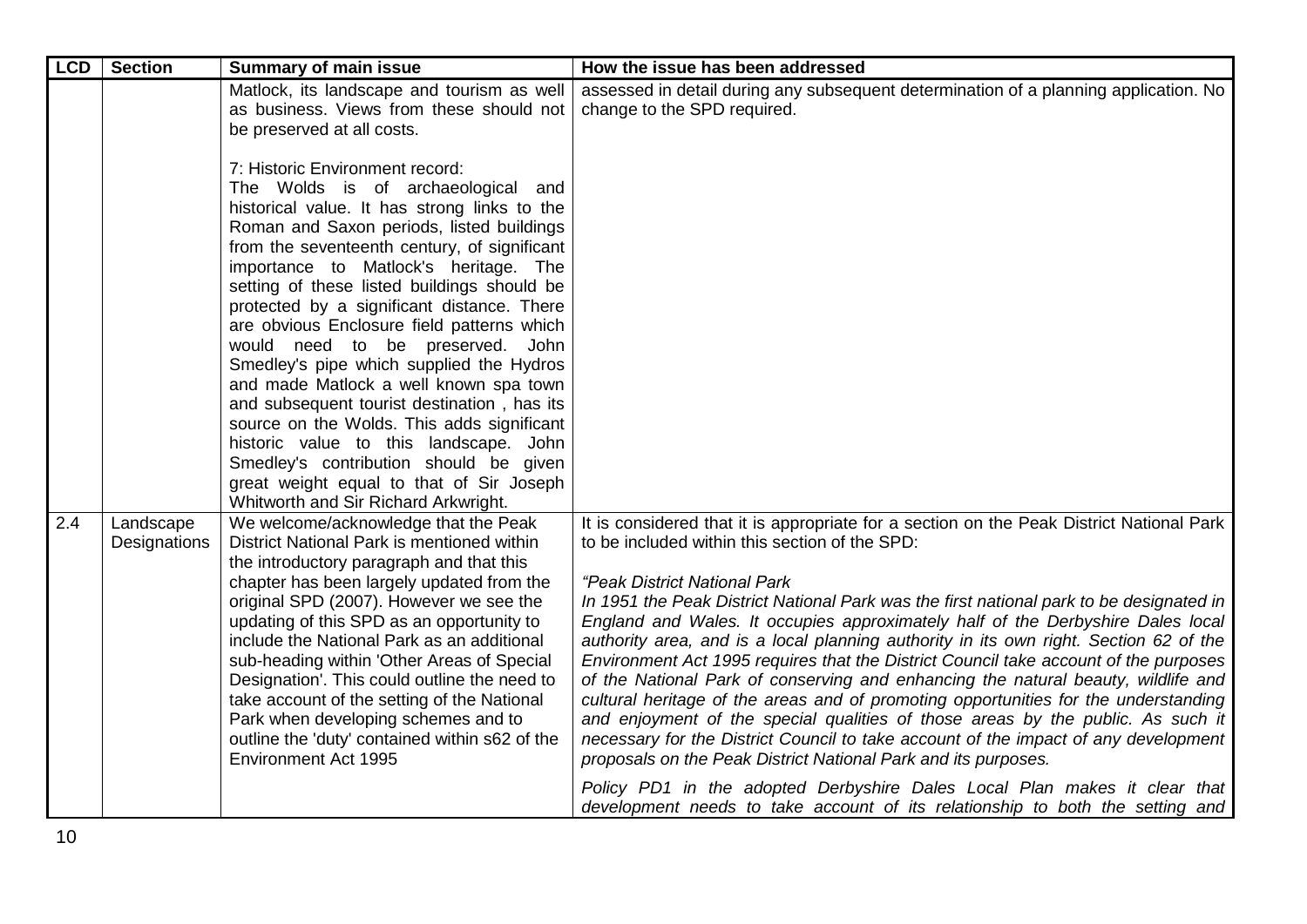| <b>LCD</b> | <b>Section</b>            | <b>Summary of main issue</b>                                                                                                                                                                                                                                                                                                                                                                                                                                                                                                                                                                                                                                                                                                                                                                                                                   | How the issue has been addressed                                                                                                                                                                                                                                                                                                                                                                                                                                                                                                                                                                                                                                                                                                                                                                                                                          |
|------------|---------------------------|------------------------------------------------------------------------------------------------------------------------------------------------------------------------------------------------------------------------------------------------------------------------------------------------------------------------------------------------------------------------------------------------------------------------------------------------------------------------------------------------------------------------------------------------------------------------------------------------------------------------------------------------------------------------------------------------------------------------------------------------------------------------------------------------------------------------------------------------|-----------------------------------------------------------------------------------------------------------------------------------------------------------------------------------------------------------------------------------------------------------------------------------------------------------------------------------------------------------------------------------------------------------------------------------------------------------------------------------------------------------------------------------------------------------------------------------------------------------------------------------------------------------------------------------------------------------------------------------------------------------------------------------------------------------------------------------------------------------|
| 2.4        | Landscape<br>Designations | 'Developers' Responsibilities' - It is<br>considered that setting should also be<br>included under this sub-heading (i.e. the<br>impact of a development on the setting of<br>these special designations).<br>It is recommended that the Historic England<br>Historic Landscape Characterisation (HLC)<br>information is incorporated<br>into the<br>document since it could assist as a raw data<br>set which can be interrogated to inform site<br>landscaping and design work and reveal<br>potential enhancement opportunities within<br>Masterplans and site layouts:<br><https: historicengland.org.uk="" met<br="" research="">hods/characterisation-2/&gt;<br/>One option would be to reference HLC<br/>within LCD 2.4, and<br/>include<br/>more<br/>information about it in the Baseline<br/>Information section of LCD 3.2.</https:> | character of the Peak District National Park."<br>It is considered appropriate to that developers should take account of both<br>development within and affecting the setting of an area with a special designation. As<br>such this section should be modified to read:<br>"The Council will expect potential developers of any site benefiting from a special<br>designation to demonstrate how they will:<br>• Avoid any adverse effects on designated or important features<br>Minimise unavoidable effects to the designated areas or their settings<br>Compensate for unavoidable adverse effects."<br>These comments are similar to those made by the County Council's Archaeologist<br>and as such it is considered appropriate to include a reference to the Historic<br>Landscape Characterisation information as set out in Section 2.2 above. |
| 2.5        | Protected<br><b>Trees</b> | Trees can create major problems for homes<br>and should not be preserved when they are<br>exceptionally large if the home was present<br>first or the tree was planted or grew by<br>accident or folly such that its size dominates<br>a residential site and is detrimental to the<br>site.                                                                                                                                                                                                                                                                                                                                                                                                                                                                                                                                                   | Making a tree/trees subject of a Tree Preservation Order is determined by the<br>specific circumstances of each tree or group of trees - it does not mean that no<br>works to the tree/trees can be undertaken, rather any works are properly assessed<br>by the local planning authority before authority to proceed is given. In the context of<br>the SPD LCD 2.5 seeks to highlight that Protected Trees are important components<br>of the landscape and should be respected accordingly. As such no change is<br>required in respect of this representation.                                                                                                                                                                                                                                                                                        |
| 2.5        | Protected                 | Concern that the protection of trees is not a                                                                                                                                                                                                                                                                                                                                                                                                                                                                                                                                                                                                                                                                                                                                                                                                  | Trees are given appropriate protection in accordance with the legislation and Local                                                                                                                                                                                                                                                                                                                                                                                                                                                                                                                                                                                                                                                                                                                                                                       |
|            | <b>Trees</b>              | high priority in practice.                                                                                                                                                                                                                                                                                                                                                                                                                                                                                                                                                                                                                                                                                                                                                                                                                     | Plan policies. The SPD seeks to offer further guidance in LCD2.5 Protected Trees                                                                                                                                                                                                                                                                                                                                                                                                                                                                                                                                                                                                                                                                                                                                                                          |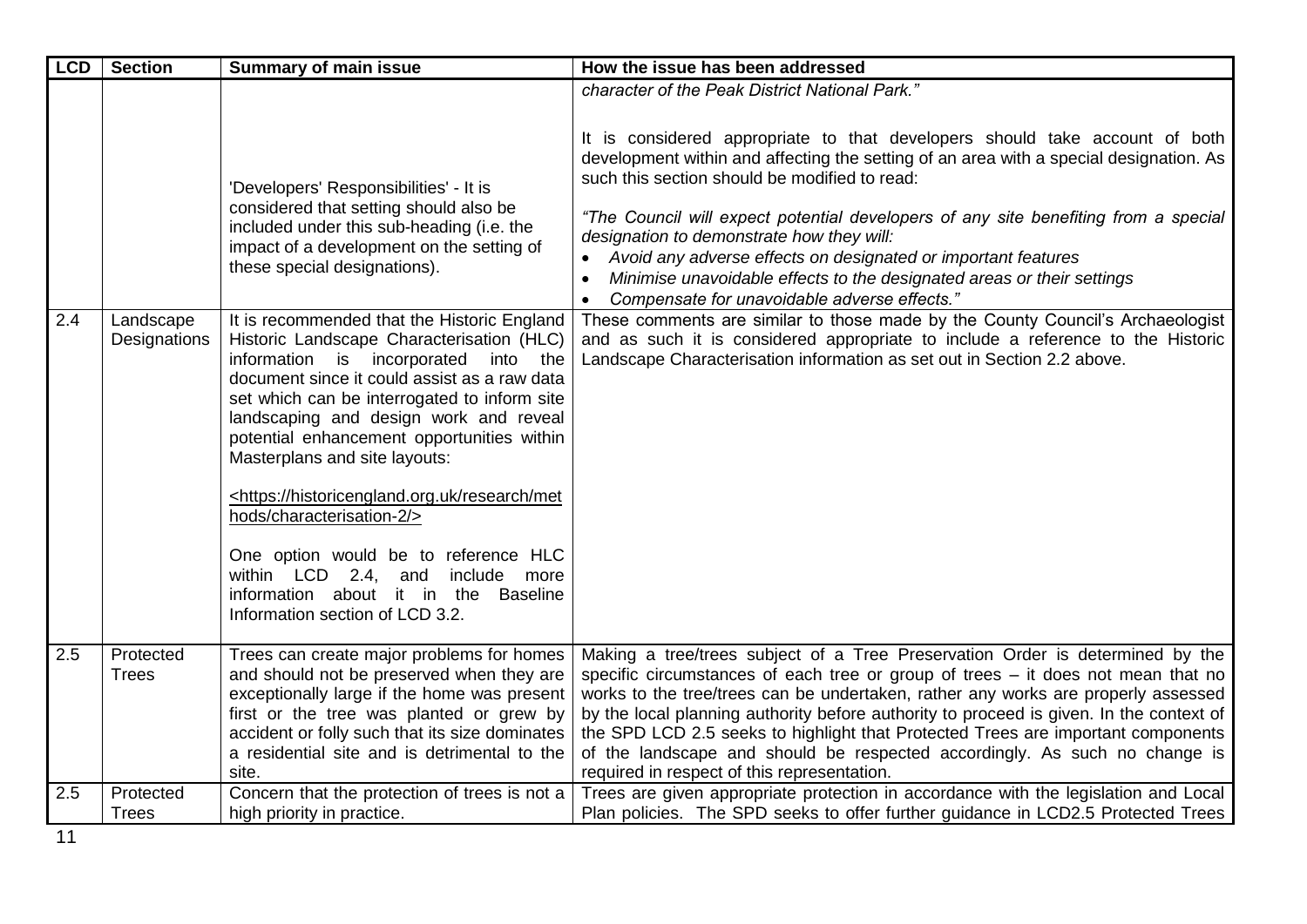| <b>LCD</b> | <b>Section</b>                                                                                                | <b>Summary of main issue</b>                                                                                                                                                                                                                                                                                                                                               | How the issue has been addressed                                                                                                                                                                                                                                                                                                                                                                                                                                                               |
|------------|---------------------------------------------------------------------------------------------------------------|----------------------------------------------------------------------------------------------------------------------------------------------------------------------------------------------------------------------------------------------------------------------------------------------------------------------------------------------------------------------------|------------------------------------------------------------------------------------------------------------------------------------------------------------------------------------------------------------------------------------------------------------------------------------------------------------------------------------------------------------------------------------------------------------------------------------------------------------------------------------------------|
|            |                                                                                                               |                                                                                                                                                                                                                                                                                                                                                                            | and LCD 3.3 Development Sites with Trees. No change is necessary.                                                                                                                                                                                                                                                                                                                                                                                                                              |
| 2.6        | Hedgerows<br>and<br>the<br>Hedgerow<br>Regulations                                                            | There is an ancient and significant hedge<br>which runs across The Wolds and this<br>would need to be preserved.                                                                                                                                                                                                                                                           | These comments relate to one specific site where the impact of future development<br>on landscape character has been assessed during the Local Plan EIP and will be<br>assessed in detail during any subsequent determination of a planning application. No<br>change to the SPD required.                                                                                                                                                                                                     |
| 2.6        | Hedgerows<br>and<br>the<br>Hedgerow<br>Regulations                                                            | Hedgerows are essential for wildlife to<br>thrive. They must be legally protected.                                                                                                                                                                                                                                                                                         | It is agreed that Hedgerows are essential for wildlife – however to legally protect<br>them would require a change in legislation, and is not therefore something for this<br>SPD.                                                                                                                                                                                                                                                                                                             |
| 2.6        | Hedgerows<br>and<br>Hedgerow<br>Regulations                                                                   | The document is very<br>good, however<br>hedgerows<br>do<br>need<br>protection<br>or<br>replacement, does this happen?                                                                                                                                                                                                                                                     | Hedgerows are given appropriate protection in accordance with the legislation and<br>Local Plan policies. The SPD seeks to offer further guidance in LCD2.6 Hedgerows<br>and Hedgerow Regulations. No change is necessary.                                                                                                                                                                                                                                                                     |
| 3.1        | Landscape<br>Design and<br>Development<br><b>Sites</b>                                                        | We agree that valuable existing<br>site<br>features, such as dry stone walls<br>, vegetation and habitats need to be properly<br>incorporated , not removed or destroyed.<br>Landform;<br>the<br>landform<br>should<br>be<br>maintained as it is and not excavated,<br>flattened or terraced because it is important<br>to maintain the natural shape of the<br>landscape. | These comments relate to one specific site where the impact of future development<br>on landscape character has been assessed during the Local Plan EIP and will be<br>assessed in detail during any subsequent determination of a planning application. No<br>change to the SPD required.                                                                                                                                                                                                     |
| 3.1        | Landscape<br>Design and<br>Development<br><b>Sites</b>                                                        | A good section. Questioned whether it is<br>implemented.<br>The objective to ensure<br>development<br>integrates<br>with<br>its<br>surroundings, the contribution to the wider<br>street scene has failed with the new<br>development adjacent to the golf club.<br>Hope that green infrastructure is retained in<br>Tansley                                               | Planning applications are determined in accordance with the development plan, the<br>Local Plan policies and relevant legislation is set out in LCD2.1. The SPD provides<br>additional guidance to the applicant for planning consent, the level of detail required<br>is set out on page 23. The impact of a development on the surrounding landscape<br>and integration with the surrounding landscape forms part of the assessment of a<br>planning application.<br>No change is necessary. |
| 3.1        | Landscape<br>Design and<br>Development<br><b>Sites</b><br>$\overline{\phantom{0}}$<br>Green<br>Infrastructure | This SPD could consider making provision<br>Infrastructure<br>for Green<br>(GI) within<br>development. This should be in line with any<br>GI strategy covering your area.<br>The National Planning Policy Framework<br>states that local planning authorities should                                                                                                       | This section provides detailed guidance on how the District Council expects<br>applicants to address the inclusion of Green Infrastructure within developments. As<br>such no change is required to the document.                                                                                                                                                                                                                                                                              |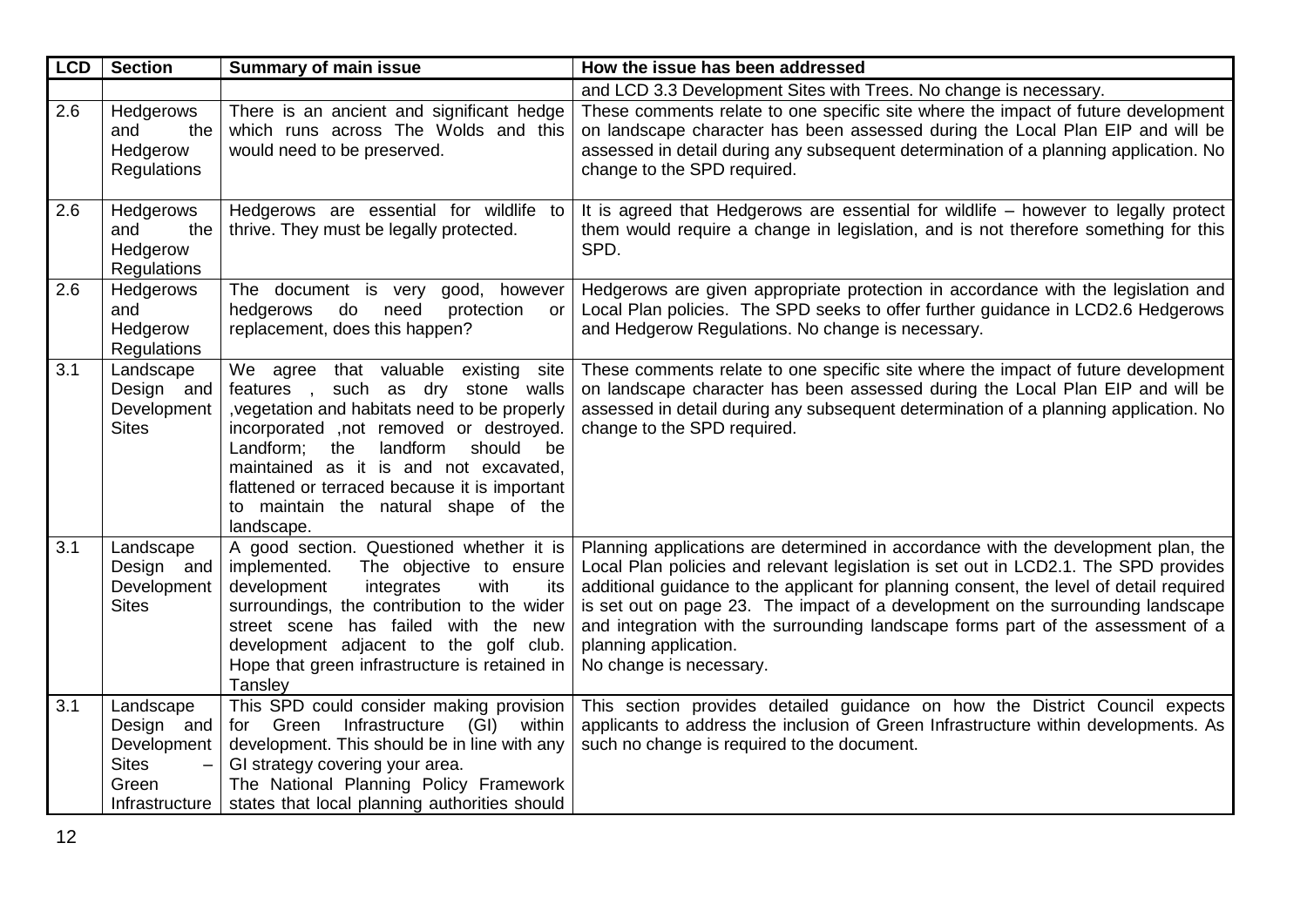| <b>LCD</b> | <b>Section</b> | <b>Summary of main issue</b>                   | How the issue has been addressed |
|------------|----------------|------------------------------------------------|----------------------------------|
|            |                | plan 'positively for the creation, protection, |                                  |
|            |                | enhancement and management of networks         |                                  |
|            |                | of biodiversity and green infrastructure'. The |                                  |
|            |                | Planning Practice Guidance on Green            |                                  |
|            |                | Infrastructure provides more detail on this.   |                                  |
|            |                | Urban green space provides multi-functional    |                                  |
|            |                | benefits. It contributes to coherent and       |                                  |
|            |                | resilient ecological networks, allowing        |                                  |
|            |                | species to move around within, and             |                                  |
|            |                | between, towns and the countryside with        |                                  |
|            |                | even small patches of habitat benefitting      |                                  |
|            |                | movement. Urban GI is also recognised as       |                                  |
|            |                | one of the most effective tools available to   |                                  |
|            |                | us in managing environmental risks such as     |                                  |
|            |                | flooding and heat waves. Greener               |                                  |
|            |                | neighbourhoods and improved access to          |                                  |
|            |                | nature can also improve public health and      |                                  |
|            |                | quality of life and reduce environmental       |                                  |
|            |                | inequalities.                                  |                                  |
|            |                | There may be significant opportunities to      |                                  |
|            |                | retrofit green infrastructure in urban         |                                  |
|            |                | environments. These can be realised            |                                  |
|            |                | through:                                       |                                  |
|            |                | green roof systems and roof gardens;           |                                  |
|            |                | green walls to provide insulation or           |                                  |
|            |                | shading and cooling;                           |                                  |
|            |                | new tree planting or altering the              |                                  |
|            |                | management of land (e.g. management            |                                  |
|            |                | of verges to enhance biodiversity).            |                                  |
|            |                | You could also consider issues relating to     |                                  |
|            |                | the protection of natural resources,           |                                  |
|            |                | including air quality, ground and surface      |                                  |
|            |                | water and soils within urban design plans.     |                                  |
|            |                | Further information on GI is include within    |                                  |
|            |                | Town<br>and<br>Country Planning<br>The         |                                  |
|            |                | Association's "Design Guide for Sustainable    |                                  |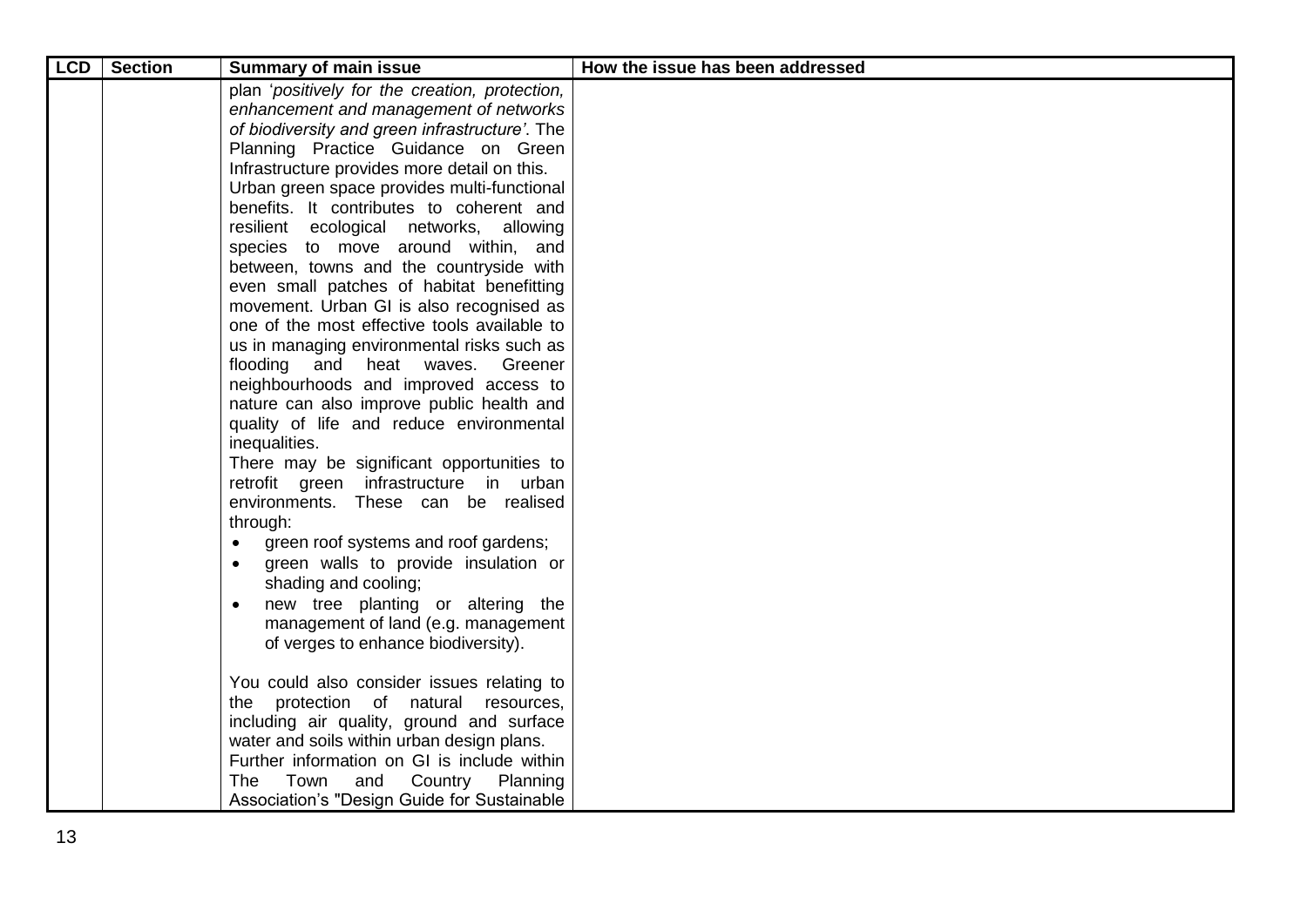| <b>LCD</b> | <b>Section</b>                                         | <b>Summary of main issue</b>                                                                                                                                                                                                                                                                                                                                                                                                                                                                                                                                                                                                                                                                                                                                                                                                                                                                                                                                                                                                                                                                                                                                                                                                                                        | How the issue has been addressed                                                                                                                                                                       |
|------------|--------------------------------------------------------|---------------------------------------------------------------------------------------------------------------------------------------------------------------------------------------------------------------------------------------------------------------------------------------------------------------------------------------------------------------------------------------------------------------------------------------------------------------------------------------------------------------------------------------------------------------------------------------------------------------------------------------------------------------------------------------------------------------------------------------------------------------------------------------------------------------------------------------------------------------------------------------------------------------------------------------------------------------------------------------------------------------------------------------------------------------------------------------------------------------------------------------------------------------------------------------------------------------------------------------------------------------------|--------------------------------------------------------------------------------------------------------------------------------------------------------------------------------------------------------|
|            |                                                        | Communities" and their more recent "Good<br>Practice Guidance for Green Infrastructure<br>and Biodiversity".                                                                                                                                                                                                                                                                                                                                                                                                                                                                                                                                                                                                                                                                                                                                                                                                                                                                                                                                                                                                                                                                                                                                                        |                                                                                                                                                                                                        |
| 3.1        | Landscape<br>Design and<br>Development<br><b>Sites</b> | The SPD may provide opportunities to<br>enhance<br>character<br>the<br>and<br>local<br>distinctiveness of the surrounding natural<br>built<br>environment;<br>use natural<br>and<br>resources more sustainably; and bring<br>benefits for the local community, for<br>example through green infrastructure<br>provision and access to and contact with<br>nature. Landscape characterisation and<br>townscape assessments, and associated<br>sensitivity and capacity assessments<br>provide tools for planners and developers to<br>consider how new development might<br>makes a positive contribution to the<br>character and functions of the landscape<br>through sensitive siting and good design<br>and avoid unacceptable impacts.<br>For example, it may be appropriate to seek<br>that, where viable, trees should be of a<br>species capable of growth to exceed<br>building height and managed so to do, and<br>where mature trees are retained on site,<br>provision is made for succession planting so<br>that new trees will be well established by<br>the time mature trees die.<br>The NPPF includes a number of design<br>principles which could be considered,<br>including the impacts of lighting on<br>landscape and biodiversity (para 125). | The purpose of the SPD is to achieve all these aims. The contents of which seek to<br>achieve all these aims. As such it is considered that no modification is necessary to<br>address these comments. |
| 3.2        | Landscape                                              |                                                                                                                                                                                                                                                                                                                                                                                                                                                                                                                                                                                                                                                                                                                                                                                                                                                                                                                                                                                                                                                                                                                                                                                                                                                                     | These should be carried out impartially by   In circumstances where impact upon landscape character is a significant issue, it is                                                                      |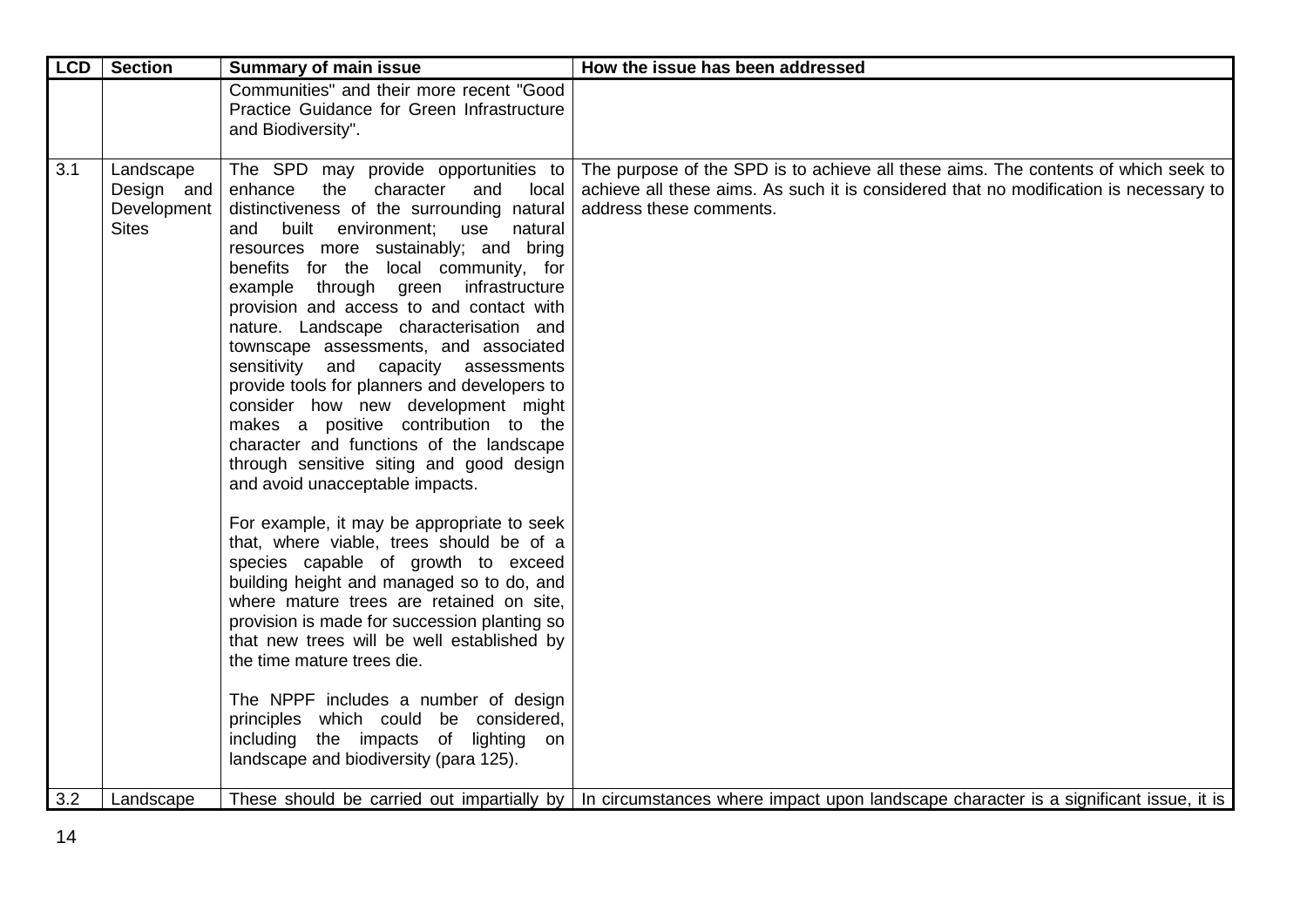| <b>LCD</b> | <b>Section</b>                                     | <b>Summary of main issue</b>                                                                                                                                                                                                                                                                                                                                                                                                                                                                                                                                                                                                              | How the issue has been addressed                                                                                                                                                                                                                                                                                                                                                                                                                          |
|------------|----------------------------------------------------|-------------------------------------------------------------------------------------------------------------------------------------------------------------------------------------------------------------------------------------------------------------------------------------------------------------------------------------------------------------------------------------------------------------------------------------------------------------------------------------------------------------------------------------------------------------------------------------------------------------------------------------------|-----------------------------------------------------------------------------------------------------------------------------------------------------------------------------------------------------------------------------------------------------------------------------------------------------------------------------------------------------------------------------------------------------------------------------------------------------------|
|            | Visual<br>and<br>Impact<br><b>Assessments</b>      | an independent professional. the impacts of<br>development should not be minimised by<br>developer sponsored assessments. they<br>should be realistic, and the assessor should<br>be nominated by the District Council, not the<br>Developer in order to maintain accuracy and<br>impartiality.                                                                                                                                                                                                                                                                                                                                           | not unknown for the District Council to commission consultants to assess the<br>relationship of development proposals to the surrounding landscape $-$ in such<br>instances the consultant are providing independent advice to the local planning<br>authority. By adopting this approach the District Council ensures that it has had<br>independent advice on development proposals. Notwithstanding these comments -<br>no change required to the SPD. |
| 3.2        | Landscape<br>Visual<br>and<br>Impact               | Can the Peak District National Park be<br>included in the list of Special Designations?                                                                                                                                                                                                                                                                                                                                                                                                                                                                                                                                                   | It is considered appropriate for the National Park to be included in the list.                                                                                                                                                                                                                                                                                                                                                                            |
| 3.2        | Landscape<br>Visual<br>and<br>Impact               | Where planting is required as part of a<br>development it is essential that the planting<br>must be nurtured to ensure it survives and<br>thrives. Nurturing over 10 years say should<br>be a condition of granting planning approval                                                                                                                                                                                                                                                                                                                                                                                                     | It is normal for conditions to be imposed which reasonably seek the replacement of<br>planting schemes where they have failed within five years. The purpose of the SPD<br>is to provide guidance on what the planting schemes should contain. It is not<br>necessary to make any changes to the SPD to address this representation.                                                                                                                      |
| 3.2        | Landscape<br>Visual<br>and<br>Impact               | Having reviewed the contents of the<br>Landscape and Design SPD, Gladman are<br>concerned that both LCD 3.1 and LCD 3.2,<br>are inconsistent with the Framework and<br>indeed the adopted Policy of the Local Plan,<br>further to the above listed main modification.<br>We consider the contents of both LCD 3.1<br>and LCD 3.2 to once again seek to afford<br>landscape protection beyond the scope of<br>the Framework. As such Gladman suggest<br>that the Council revisit these policies and<br>ensure that the approach taken in the Draft<br>Landscape and Design SPD is consistent<br>with the requirements set out in the NPPF. | Both Sections LCD 3.1 and LCD 3.2 provide detailed guidance, which is intended to<br>compliment the policies in the Derbyshire Dales Local Plan. They do not include any<br>policy, which would be contrary to the purpose of SPDs. As such no change is<br>considered necessary to address these comments.                                                                                                                                               |
| 3.2        | Landscape<br>Visual<br>and<br>Impact<br>Assessment | Need to ensure visual effects are assessed<br>within short, medium and long term.                                                                                                                                                                                                                                                                                                                                                                                                                                                                                                                                                         | The section on Impact Assessment on page 28 recognises that landscape and visual<br>effects of development are independent but related. The criteria set out that the<br>effects of development, operation and constructions should be assessed including<br>the "the duration of the effect". No change is necessary.                                                                                                                                    |
| 3.2        | Landscape<br>and<br>Visual<br>Impact<br>Assessment | Natural England recommends your authority<br>liaise with the Peak District National Park<br>Authority, in particularly the Landscape<br>Specialists to ensure that the SPD                                                                                                                                                                                                                                                                                                                                                                                                                                                                | Peak District National Park have made representations on the contents of the draft<br>SPD, and as a result of the consultation various modifications have been made to<br>address the points raised by the Peak District National Park.                                                                                                                                                                                                                   |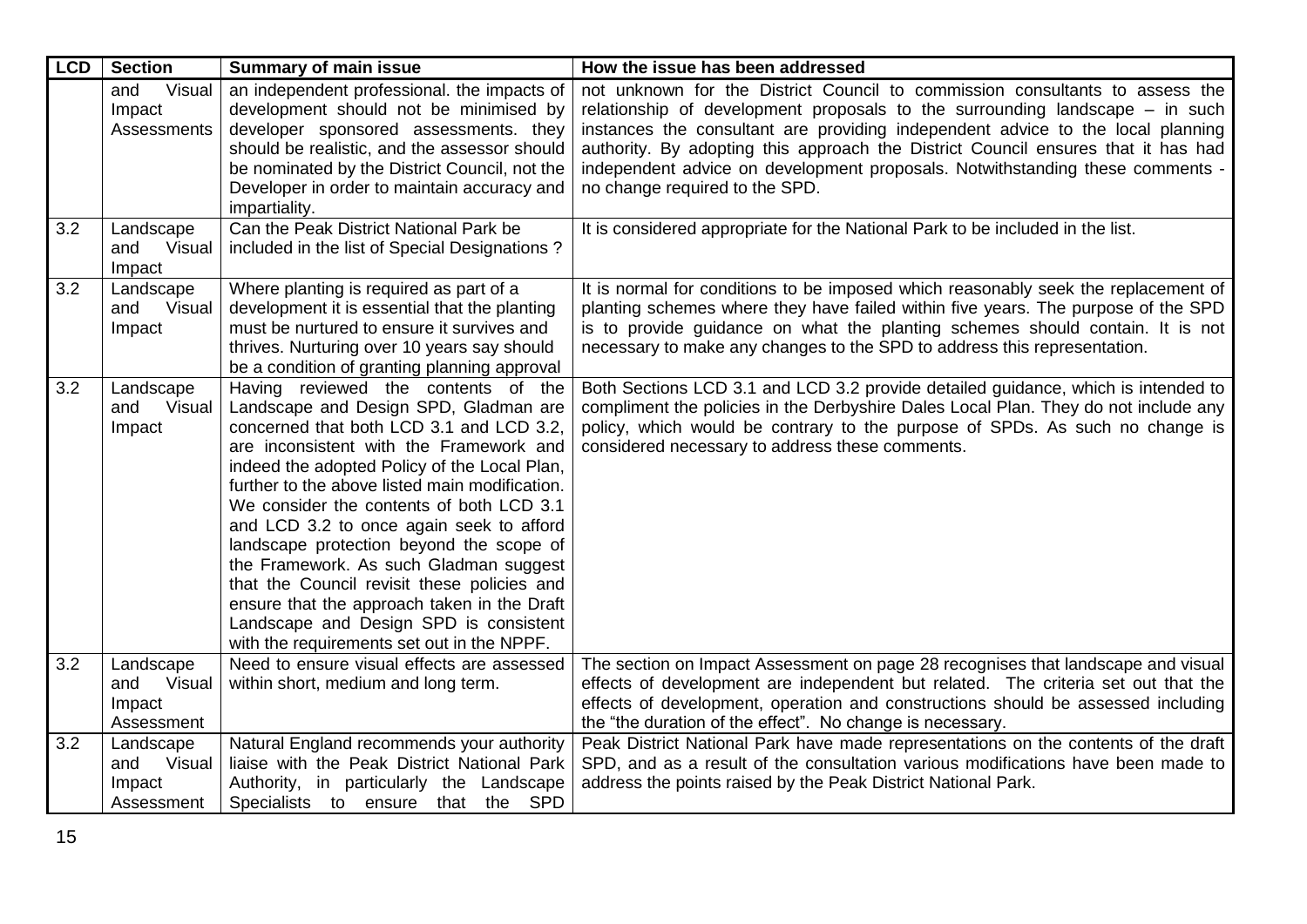| <b>LCD</b> | <b>Section</b>                                      | <b>Summary of main issue</b>                                                                                                                                                                                                                                                                                                                                                                                                                                                                                  | How the issue has been addressed                                                                                                                                                                                                                                                                                                                          |
|------------|-----------------------------------------------------|---------------------------------------------------------------------------------------------------------------------------------------------------------------------------------------------------------------------------------------------------------------------------------------------------------------------------------------------------------------------------------------------------------------------------------------------------------------------------------------------------------------|-----------------------------------------------------------------------------------------------------------------------------------------------------------------------------------------------------------------------------------------------------------------------------------------------------------------------------------------------------------|
|            |                                                     | document has considered all Landscape<br>and Visual impact criteria                                                                                                                                                                                                                                                                                                                                                                                                                                           |                                                                                                                                                                                                                                                                                                                                                           |
| 3.3        | Development<br><b>Sites</b><br>with<br><b>Trees</b> | Where possible all mature trees should be<br>retained even if this is inconvenient                                                                                                                                                                                                                                                                                                                                                                                                                            | As set out in the SPD, where it is appropriate to do so the District Council can and<br>will impose conditions that seek to protect trees on development sites.                                                                                                                                                                                           |
|            |                                                     |                                                                                                                                                                                                                                                                                                                                                                                                                                                                                                               | No change necessary to the SPD.                                                                                                                                                                                                                                                                                                                           |
| 3.3        | Development<br><b>Sites</b><br>with<br><b>Trees</b> | More care should be taken for trees on<br>building sites to ensure all sites are<br>monitored maybe more staff need to be<br>employed.                                                                                                                                                                                                                                                                                                                                                                        | LCD 3.3 Development Sites with Trees is compliant with the British Standard: Trees<br>In Relation to Design, Demolition and Construction BS5837:2012 and seeks to give<br>guidance to developers when on site. The District Council has a Tree and<br>Landscape Officer who provides an advice service for applicants. No change is<br>necessary.         |
| 3.4        | <b>Boundaries</b>                                   | Where possible walls should be kept in the<br>style and character of the rural nature of the<br>district and hedges should be the same;<br>varieties consistent with the area eg<br>hawthorn. Fences should be unobtrusive<br>rather than imposing and where possible,<br>hedges should be planted instead of fencing<br>to help protect the environment.<br>Substantial buffer zones should be<br>incorporated where there is any historical<br>asset. Between 30 and 100m to sensibly<br>protect the asset. | This section of the SPD sets out advice on how boundary treatments should be<br>addressed as part of developments. The advice contained within the SPD seeks to<br>ensure that the comments made in the representation are met.<br>No changes necessary to the SPD.                                                                                       |
| 3.4        | <b>Boundaries</b>                                   | Any Derbyshire dry stone wall that is<br>removed "falls down" should be reinstated<br>as part of a planning permission strict<br>enforcement should be in place to ensure<br>our valued stone walls are preserved.                                                                                                                                                                                                                                                                                            | The SPD seeks to give guidance to the applicant about the boundary treatment of<br>development sites. Should it be considered necessary the retention of a stone wall<br>can be subject to a planning condition, in these circumstances planning enforcement<br>action may take place should the wall subsequently be removed.<br>No change is necessary. |
| 3.5        | Domestic<br>Curtilages                              | Boundary treatments are very important -<br>they tend to be optional, should there be a<br>more prescriptive approach to ensure<br>harmony?                                                                                                                                                                                                                                                                                                                                                                   | LCD3.5 cross refers to the advice contained in LCD3.4 concerning boundary<br>treatment. It is possible to specify boundary treatment for domestic curtilage as part<br>of a planning approval but not as part of the SPD which provides guidance and<br>advice.<br>No change is necessary.                                                                |
| 4.1        | Planting                                            | The warning regarding Ash trees and Ash<br>dieback is welcomed, however the planting                                                                                                                                                                                                                                                                                                                                                                                                                          | It is considered that whilst ever there is a statutory order in place relating to Ash<br>Dieback that the text should indicate that the inclusion of Ash in the Species Mix in                                                                                                                                                                            |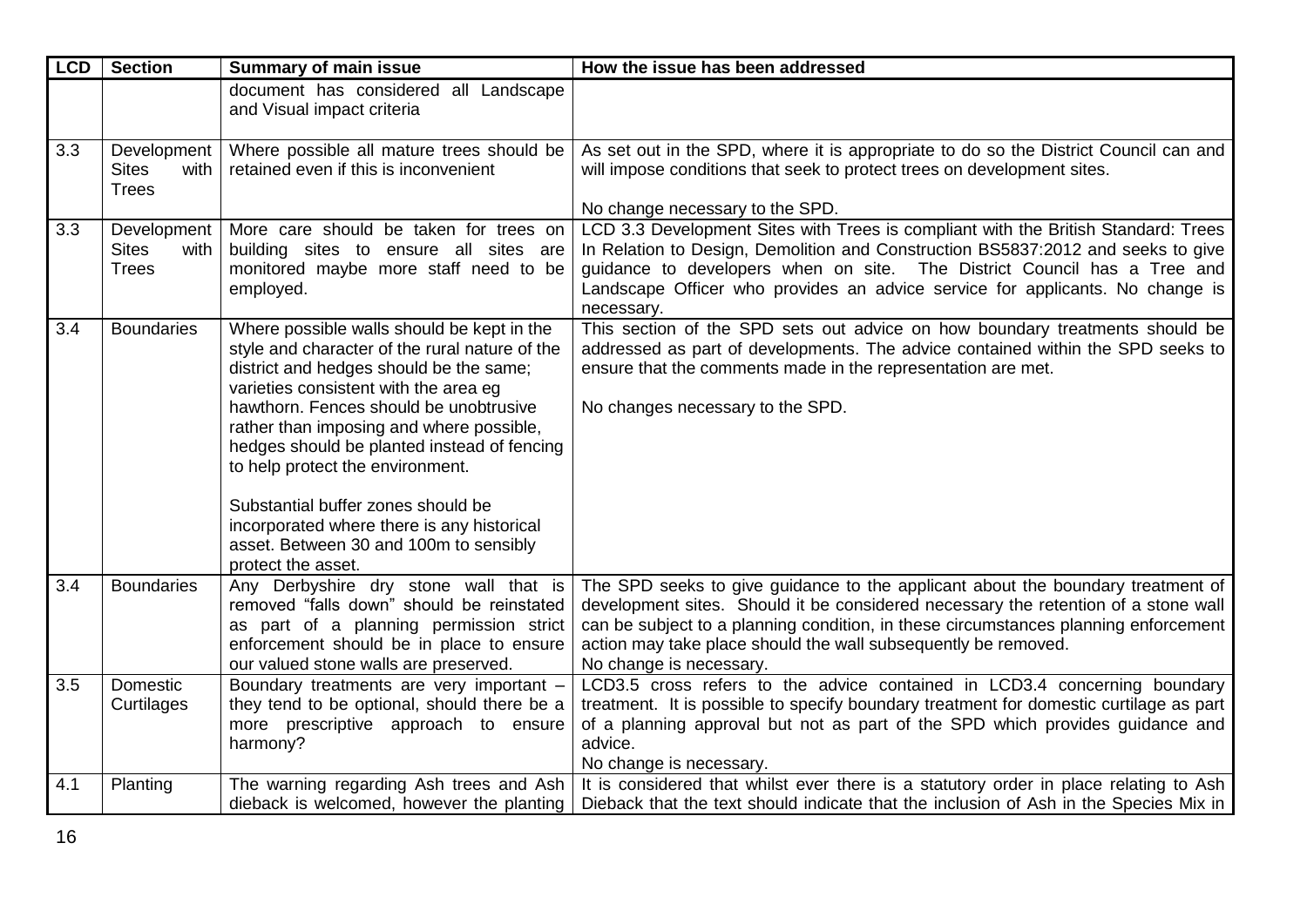| <b>LCD</b> | <b>Section</b>                        | <b>Summary of main issue</b>                                                                                                                                                                                                                                                                                                                                                                          | How the issue has been addressed                                                                                                                                                                                                                                                                                                                                                                                                        |
|------------|---------------------------------------|-------------------------------------------------------------------------------------------------------------------------------------------------------------------------------------------------------------------------------------------------------------------------------------------------------------------------------------------------------------------------------------------------------|-----------------------------------------------------------------------------------------------------------------------------------------------------------------------------------------------------------------------------------------------------------------------------------------------------------------------------------------------------------------------------------------------------------------------------------------|
|            |                                       | plans at the end of the document all contain<br>Ash trees. In response to Ash dieback, the<br>Peak District National Park Authority has<br>stopped specifying Ash within planting<br>plans/schemes. We consider that the<br>planting plans at the end of the document<br>should be updated to delete any reference<br>to Ash and for the mixes to be amended<br>accordingly                           | LCD 4.2 to LCD 4.6 is not supported. By taking this approach it allows for Ash to<br>form part of future planting schemes in the event that this SPD endures beyond the<br>period in which the Statutory Notice is in place.<br>Native tree and shrub species suitable for planting within each Landscape Type are<br>listed<br>within LCD 4.2 - LCD 4.6.<br><b>PLANTING OF ASH TREES</b>                                               |
|            |                                       |                                                                                                                                                                                                                                                                                                                                                                                                       | <b>WARNING</b><br>A Plant Health Order of October 2012 prohibits the import of ash seeds, plants and<br>trees and all internal movement of ash seeds, plants and trees. This is to prevent/<br>restrict the spread of ash dieback disease. Whilst ever this Order is in place the<br>District Council does not consider it appropriate for Ash to form any part of the<br>species mix set out in the planting schemes LDC4.2 to LCD 4.6 |
| 4.1        | Planting                              | We agree that species that can spread<br>disease should not be used. They should be<br>used to visually screen development form<br>historic assets. Any development should be<br>encouraged to have a significant level of<br>planting to prevent adverse climatic and<br>environmental conditions, as well as<br>encourage habitat creation. We agree that<br>feature planting should be discouraged | The contents of the SPD seek to achieve all of the aims set out in the<br>representations.<br>No change necessary to SPD.                                                                                                                                                                                                                                                                                                               |
| 4.1        | Planting                              | There seems to be little concern by the<br>District Council about maintenance once a<br>development is constructed. The document<br>is meaty and well written, the presentation<br>is very good $-$ all we need now is for it to be<br>followed.                                                                                                                                                      | No change is necessary, the SPD aims to offer advice and guidance to the applicant.<br>Responsibility for long term maintenance for landscaping schemes is varied and<br>subject to discussions and agreements at the planning application stage.                                                                                                                                                                                       |
| 4.2        | in<br>Planting<br>Dark<br>the<br>Peak | Very informative.                                                                                                                                                                                                                                                                                                                                                                                     | No change is necessary.                                                                                                                                                                                                                                                                                                                                                                                                                 |
|            | Other                                 | SPD requires a Strategic Environmental<br>only<br>in<br>Assessment<br>exceptional<br>circumstances as set out in the Planning                                                                                                                                                                                                                                                                         | An SEA is not considered necessary, as the SPD is in accordance with the<br>Environmental Assessment undertaken on the adopted Derbyshire Dales Local Plan.                                                                                                                                                                                                                                                                             |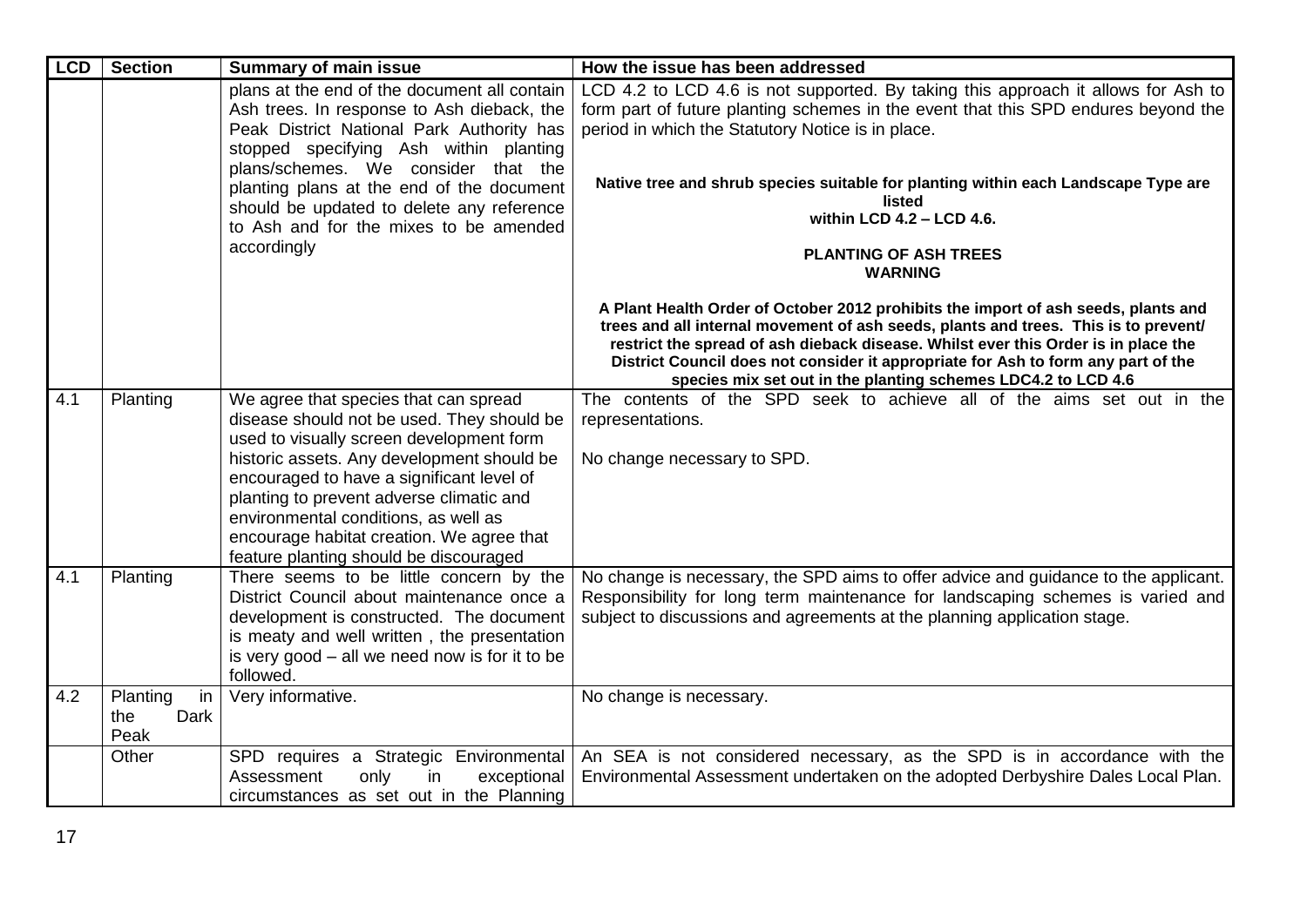| <b>LCD</b> | <b>Section</b> | <b>Summary of main issue</b>                                                                                                                                                                                                                                                                                                                                                                                                                                                                                                                                                                                                                                                                                                                                                                                                                                                              | How the issue has been addressed                                                                                                                                                                                                                                                                                                                                                                                                                                                                                                                                                                                                                                                                                                                                                                                                                                                                                                                   |
|------------|----------------|-------------------------------------------------------------------------------------------------------------------------------------------------------------------------------------------------------------------------------------------------------------------------------------------------------------------------------------------------------------------------------------------------------------------------------------------------------------------------------------------------------------------------------------------------------------------------------------------------------------------------------------------------------------------------------------------------------------------------------------------------------------------------------------------------------------------------------------------------------------------------------------------|----------------------------------------------------------------------------------------------------------------------------------------------------------------------------------------------------------------------------------------------------------------------------------------------------------------------------------------------------------------------------------------------------------------------------------------------------------------------------------------------------------------------------------------------------------------------------------------------------------------------------------------------------------------------------------------------------------------------------------------------------------------------------------------------------------------------------------------------------------------------------------------------------------------------------------------------------|
|            |                | Practice Guidance here. While SPDs are<br>unlikely to give rise to likely significant<br>effects on European Sites, they should be<br>considered as a plan under the Habitats<br>Regulations in the same way as any other<br>plan or project. If your SPD requires a<br>Strategic Environmental Assessment or<br>Habitats Regulation Assessment, you are<br>required to consult us at certain stages as<br>set out in the Planning Practice Guidance.<br>Should the plan be amended in a way which<br>significantly affects its impact on the natural<br>environment, then, please consult Natural<br>England again.                                                                                                                                                                                                                                                                      |                                                                                                                                                                                                                                                                                                                                                                                                                                                                                                                                                                                                                                                                                                                                                                                                                                                                                                                                                    |
|            | Other          | We have reviewed the document and note<br>that it does not highlight the need for new<br>developments to incorporate sustainable<br>drainage methods at the earliest possible<br>phase of the site design and masterplanning<br>process, and as such we have the following<br>comments to add.<br>All new development should include the use<br>of sustainable drainage systems, unless<br>adequately<br>demonstrated<br>be<br>to<br>inappropriate, and reduce areas of existing<br>impermeable<br>surfaces.<br>Sustainable<br>drainage systems (SuDS) are a natural<br>approach to managing drainage in and<br>around properties and other developments.<br>SuDS work by slowing and holding back the<br>water that runs off from a site, allowing<br>natural processes to break down pollutants.<br>Examples of SuDS include green roofs,<br>permeable surfaces, infiltration trenches, | The inclusion of SUDs as part of development proposals is advocated in Policy PD8<br>- Flood Risk Management and Water Quality in the adopted Derbyshire Dales Local<br>Plan. As such this SPD does not seek to compliment that specific policy in the Local<br>Plan. However the provision of SUDs can have landscape consequences. As such it<br>is considered appropriate to include with LCD 3.1 the following text:<br>"Sustainable Urban Drainage<br>Sustainable Urban Drainage systems can have beneficial effects in terms of the<br>managing drainage in and around properties. They work by slowing and holding back<br>the water that runs off from a site. Examples include green roofs, permeable<br>surfaces, infiltration trenches filer drains/strips, swales, detention basin and purpose<br>built ponds and wetlands. These should be considered as an integral part of<br>development proposals, where considered appropriate." |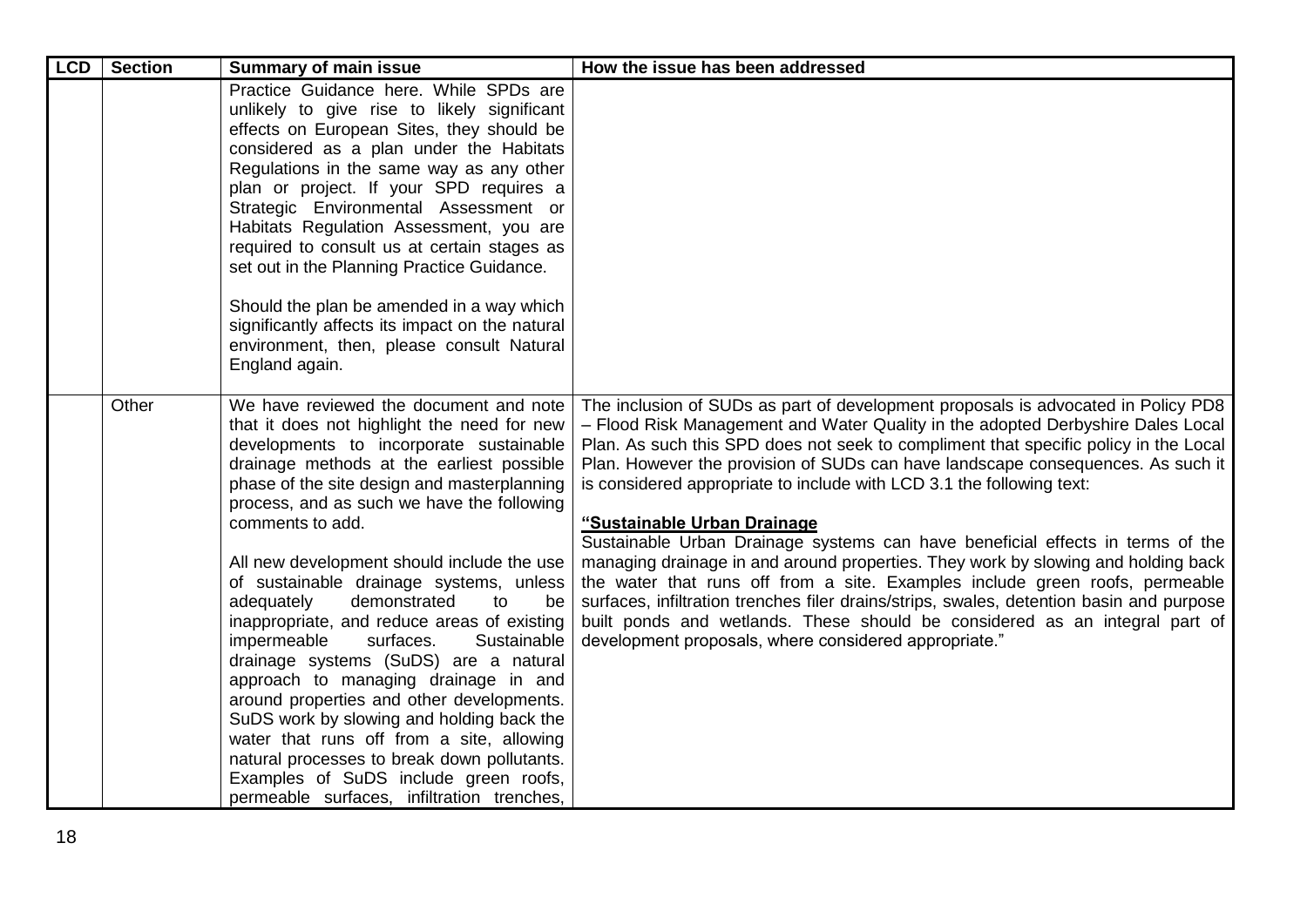| <b>LCD</b> | <b>Section</b> | <b>Summary of main issue</b>                                                | How the issue has been addressed |
|------------|----------------|-----------------------------------------------------------------------------|----------------------------------|
|            |                | filter drains/strips, swales, detention basins,                             |                                  |
|            |                | and purpose built ponds and wetlands.                                       |                                  |
|            |                | <b>SuDS</b><br>offer<br>imaginative<br>designers                            |                                  |
|            |                | opportunities, rather than just technical                                   |                                  |
|            |                | problems to be solved. They should be                                       |                                  |
|            |                | considered as one of the key design                                         |                                  |
|            |                | considerations from the very start of                                       |                                  |
|            |                | projects, exploring innovative solutions that                               |                                  |
|            |                | form an integral part of an overall scheme.                                 |                                  |
|            |                | Open space and recreation provision in new                                  |                                  |
|            |                | developments present an opportunity to                                      |                                  |
|            |                | provide much needed SuDS, to manage                                         |                                  |
|            |                | flood risk and reduce the amount of surface                                 |                                  |
|            |                | water run-off from developments, whilst also                                |                                  |
|            |                | contributing to quality neighbourhoods,                                     |                                  |
|            |                | providing opportunities for wildlife, and                                   |                                  |
|            |                | enhancing the leisure and play on offer,                                    |                                  |
|            |                | resulting in a significant positive health                                  |                                  |
|            |                | effect. Green Infrastructure also needs to be                               |                                  |
|            |                | multi-functional. The SPD should make it                                    |                                  |
|            |                | clear that GI can offer multiple benefits,                                  |                                  |
|            |                | such as opportunities for outdoor recreation,                               |                                  |
|            |                | sustainable travel, ecological conservation                                 |                                  |
|            |                | and enhancement, landscape enhancement                                      |                                  |
|            |                | as well as sustainable drainage. Well-                                      |                                  |
|            |                | designed sustainable drainage systems<br>(SuDS) can form valued, functional |                                  |
|            |                | elements of open space.                                                     |                                  |
|            |                |                                                                             |                                  |
|            |                | Any drainage proposal will be expected to                                   |                                  |
|            |                | be part of a site wider strategy to avoid                                   |                                  |
|            |                | piecemeal development and demonstrate                                       |                                  |
|            |                | how the site delivers sustainable drainage                                  |                                  |
|            |                | as part of interconnecting phases. Approved                                 |                                  |
|            |                | schemes will be expected to be                                              |                                  |
|            |                | supplemented by appropriate maintenance                                     |                                  |
|            |                | and management regimes for the lifetime of                                  |                                  |